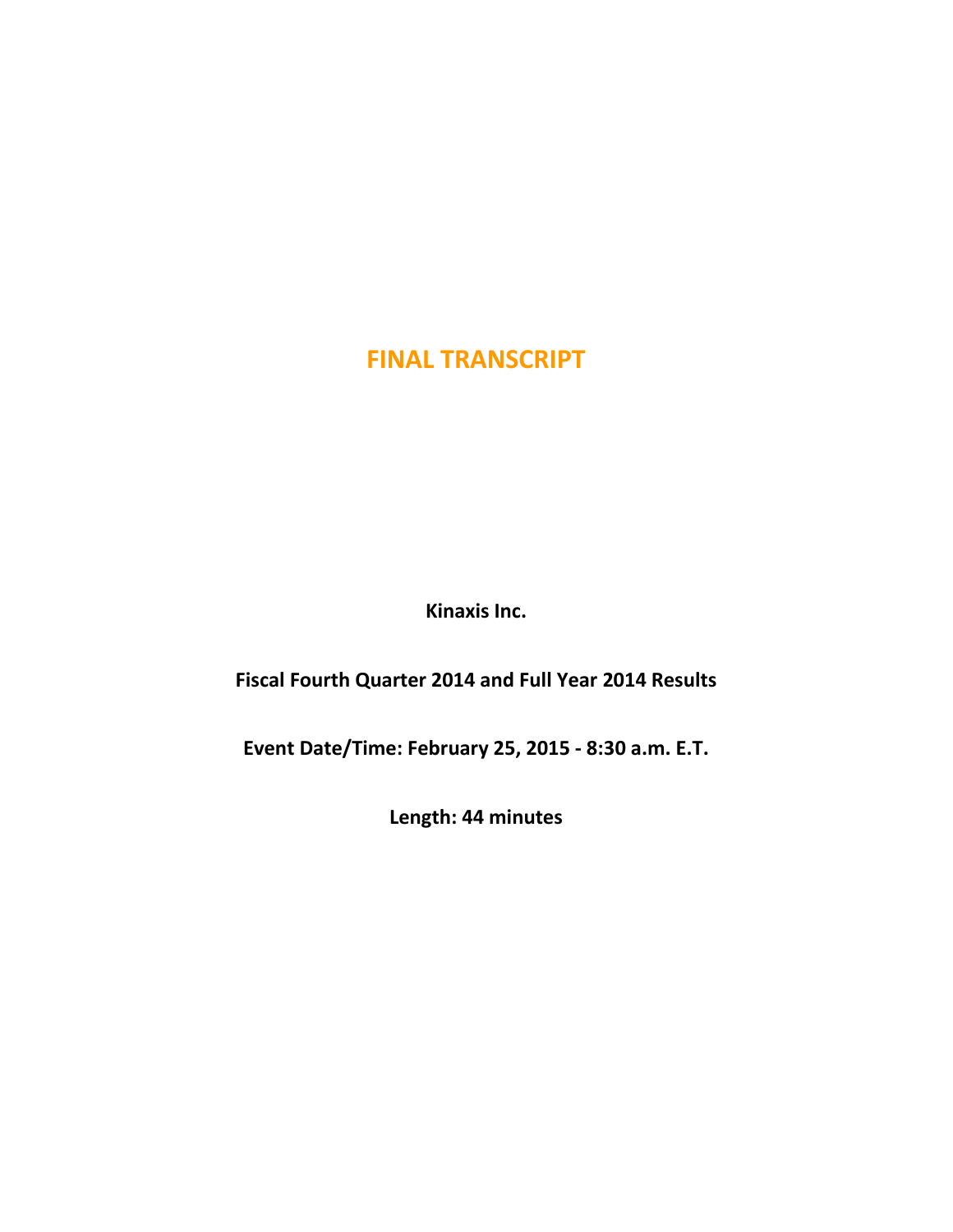

February 25, 2015 – 8:30 a.m. E.T. Kinaxis Inc. Fiscal Fourth Quarter 2014 and Full Year 2014 Results

## **CORPORATE PARTICIPANTS**

**Douglas Colbeth** *Kinaxis Inc. – President, Chief Executive Officer and Chairman of the Board*

**Richard Monkman** *Kinaxis Inc. – Chief Financial Officer and Vice President, Corporate Services*

# **CONFERENCE CALL PARTICIPANTS**

**Thanos Moschopoulos** *BMO Capital Markets – Analyst*

**Robert Young** *Canaccord Genuity – Analyst*

**Scott Penner** *TD Securities – Analyst*

**Richard Tse** *Cormark Securities – Analyst*

**Paul Treiber** *RBC Capital Markets – Analyst*

**Kris Thompson** *National Bank – Analyst*

**Anthony Catino** *Laurentian Bank Securities – Analyst*

"Though CNW Group has used commercially reasonable efforts to produce this transcript, it does not represent or warrant that this transcript is error-free. CNW Group will not be responsible for any direct, indirect, incidental, special, consequential, loss of profits or other damages or liabilities which may arise out of or result from any use made of this transcript or any error contained therein."

**<sup>«</sup> Bien que CNW Telbec ait fait tous les efforts possibles pour produire cet audioscript, la société ne peut affirmer ou garantir qu'il ne contient aucune erreur. CNW Telbec ne peut être tenue responsable de pertes ou profits, responsabilités ou dommages causés par ou découlant directement, indirectement, accidentellement ou corrélativement à l'utilisation de ce texte ou toute erreur qu'il contiendrait. »**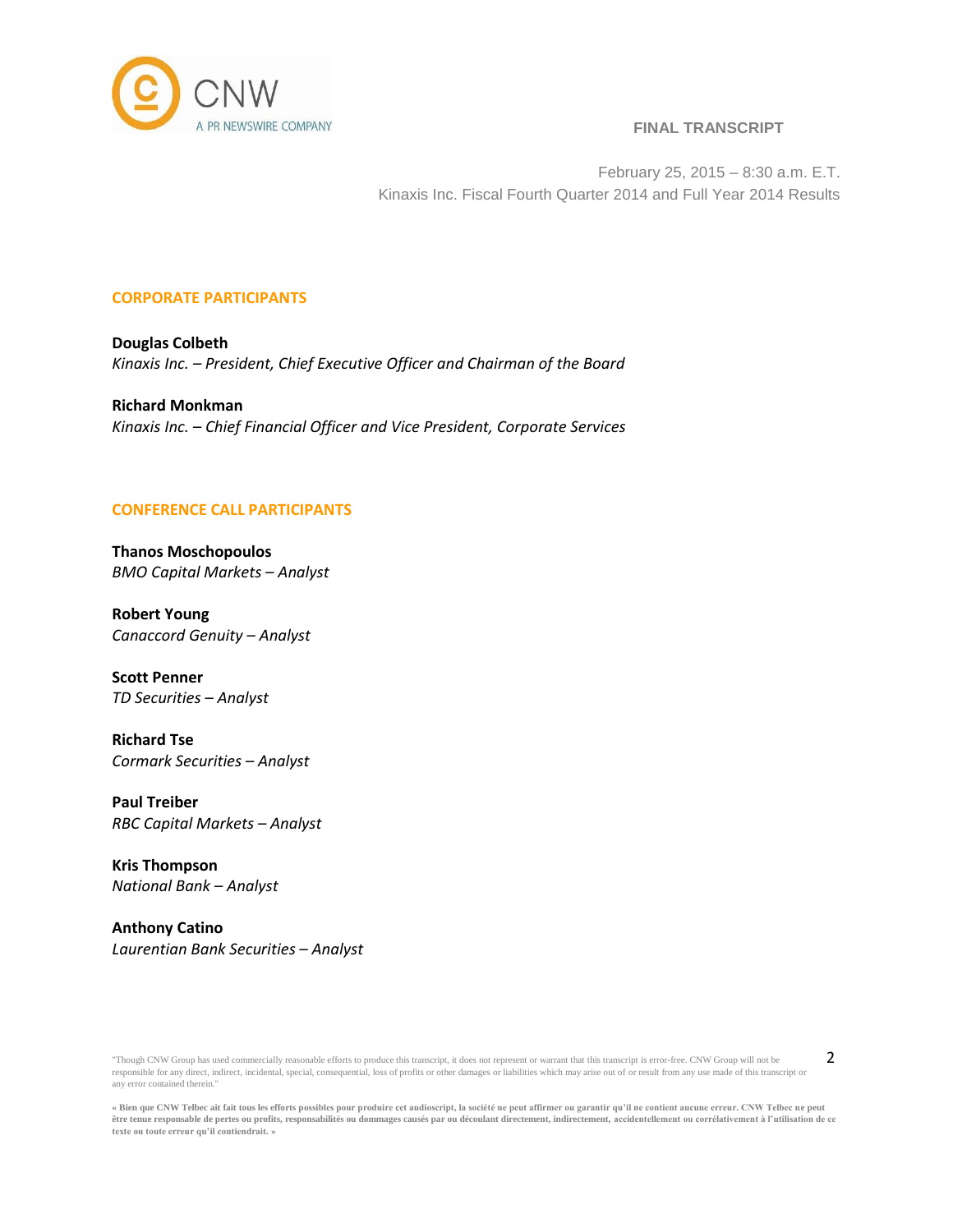

3

February 25, 2015 – 8:30 a.m. E.T. Kinaxis Inc. Fiscal Fourth Quarter 2014 and Full Year 2014 Results

#### **PRESENTATION**

#### **Operator**

Good morning ladies and gentlemen. Welcome to the Kinaxis Inc. Fiscal 2014 Fourth Quarter Conference Call. At this time, all participants are in a listen-only mode. Following the presentation, we will conduct a question and answer session. Instructions will be provided at that time for you to queue up for questions.

Before beginning its formal remarks, Kinaxis would like to remind listeners that today's discussion may contain forward-looking statements that reflect current views with respect to future events. Any such statements are subject to risks and uncertainties that could cause actual results to differ materially from those projected in these forward-looking statements. Kinaxis does not undertake to update any forward-looking statements except as required.

I'd like to remind everyone that this call is being recorded today, Wednesday, February 25th, 2015.

I will now turn the call over to Doug Colbeth, President and Chief Executive Officer of Kinaxis Inc. Please go ahead, Mr. Colbeth.

**Douglas Colbeth** – President, Chief Executive Officer and Chairman of the Board, Kinaxis Inc.

<sup>&</sup>quot;Though CNW Group has used commercially reasonable efforts to produce this transcript, it does not represent or warrant that this transcript is error-free. CNW Group will not be responsible for any direct, indirect, incidental, special, consequential, loss of profits or other damages or liabilities which may arise out of or result from any use made of this transcript or any error contained therein."

**<sup>«</sup> Bien que CNW Telbec ait fait tous les efforts possibles pour produire cet audioscript, la société ne peut affirmer ou garantir qu'il ne contient aucune erreur. CNW Telbec ne peut être tenue responsable de pertes ou profits, responsabilités ou dommages causés par ou découlant directement, indirectement, accidentellement ou corrélativement à l'utilisation de ce texte ou toute erreur qu'il contiendrait. »**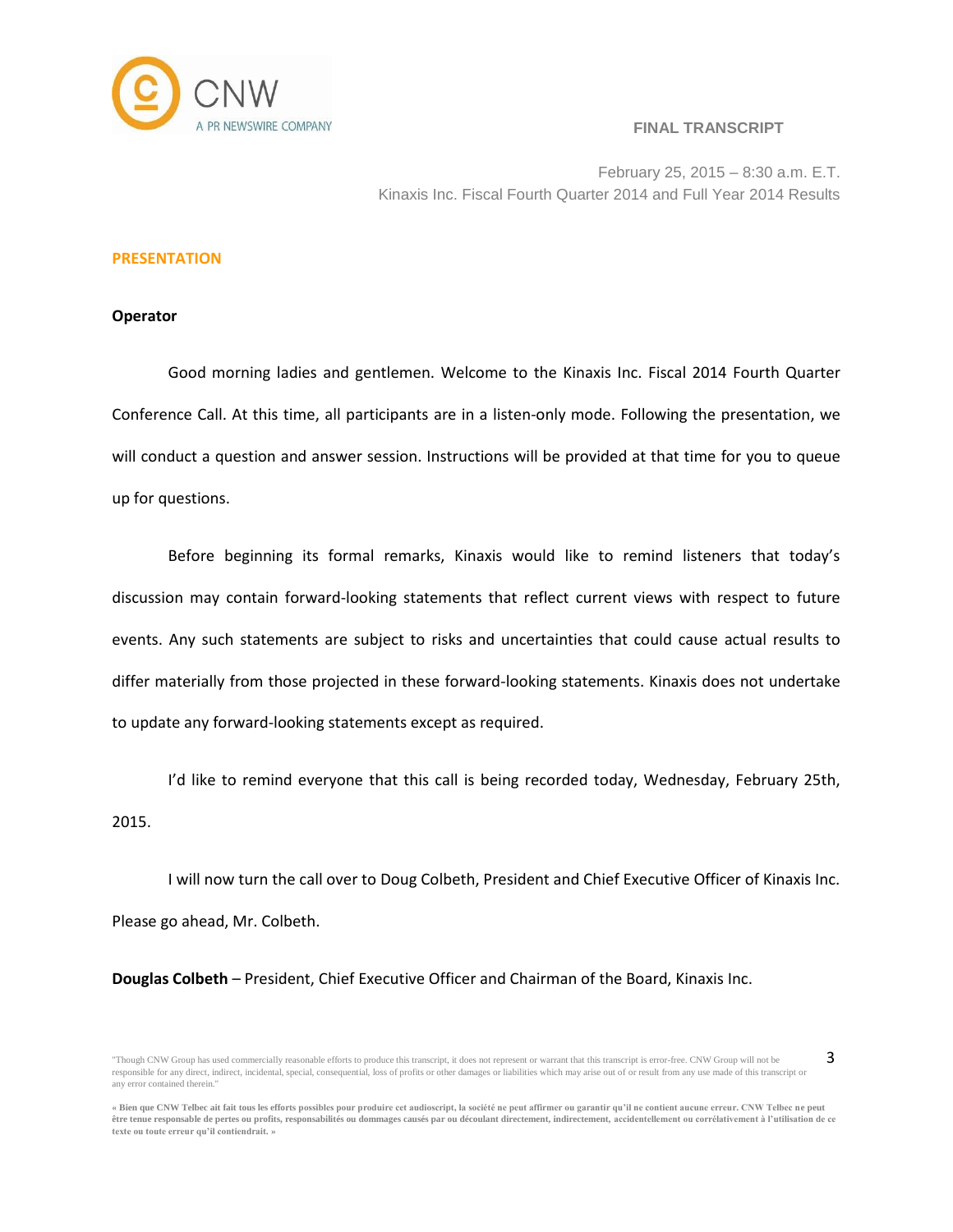

4



February 25, 2015 – 8:30 a.m. E.T. Kinaxis Inc. Fiscal Fourth Quarter 2014 and Full Year 2014 Results

Good morning and thank you for joining us today. Yesterday afternoon we issued our fiscal year 2014 and fourth quarter financial results, a copy of which is available on our website, kinaxis.com. With me today is our CFO, Richard Monkman. I'll address some key events from the year and then Richard will review our financial results. I'll then close with a few comments on our growth strategies and then we'll open up the line for Q&A.

Looking at our annual results, 2014 was another successful year. Revenue came in strong, growing 15 percent over the prior year to \$70.1 million. More importantly, our annual subscription revenue grew by 28 percent to \$51.1 million. This resulted in a solid Adjusted Annual EBITDA of \$16.1 million or 23 percent of revenue. This ongoing performance demonstrates the power of our software as a service operating model and our ability to continue to drive growth in our business.

Looking toward 2015, we remain very confident that we will continue to grow our annual subscription revenue in excess of 25 percent, and expect to achieve Adjusted EBITDA in excess of 20 percent of total revenue. Furthermore, as we continue to build success with our partners, including their capability to deliver implementation services, we anticipate professional services revenue will grow between 10 and 15 percent in 2015.

With that, I'd like to pass the line to Richard to discuss the financial results for our fourth quarter in greater detail.

<sup>&</sup>quot;Though CNW Group has used commercially reasonable efforts to produce this transcript, it does not represent or warrant that this transcript is error-free. CNW Group will not be responsible for any direct, indirect, incidental, special, consequential, loss of profits or other damages or liabilities which may arise out of or result from any use made of this transcript or any error contained therein."

**<sup>«</sup> Bien que CNW Telbec ait fait tous les efforts possibles pour produire cet audioscript, la société ne peut affirmer ou garantir qu'il ne contient aucune erreur. CNW Telbec ne peut être tenue responsable de pertes ou profits, responsabilités ou dommages causés par ou découlant directement, indirectement, accidentellement ou corrélativement à l'utilisation de ce texte ou toute erreur qu'il contiendrait. »**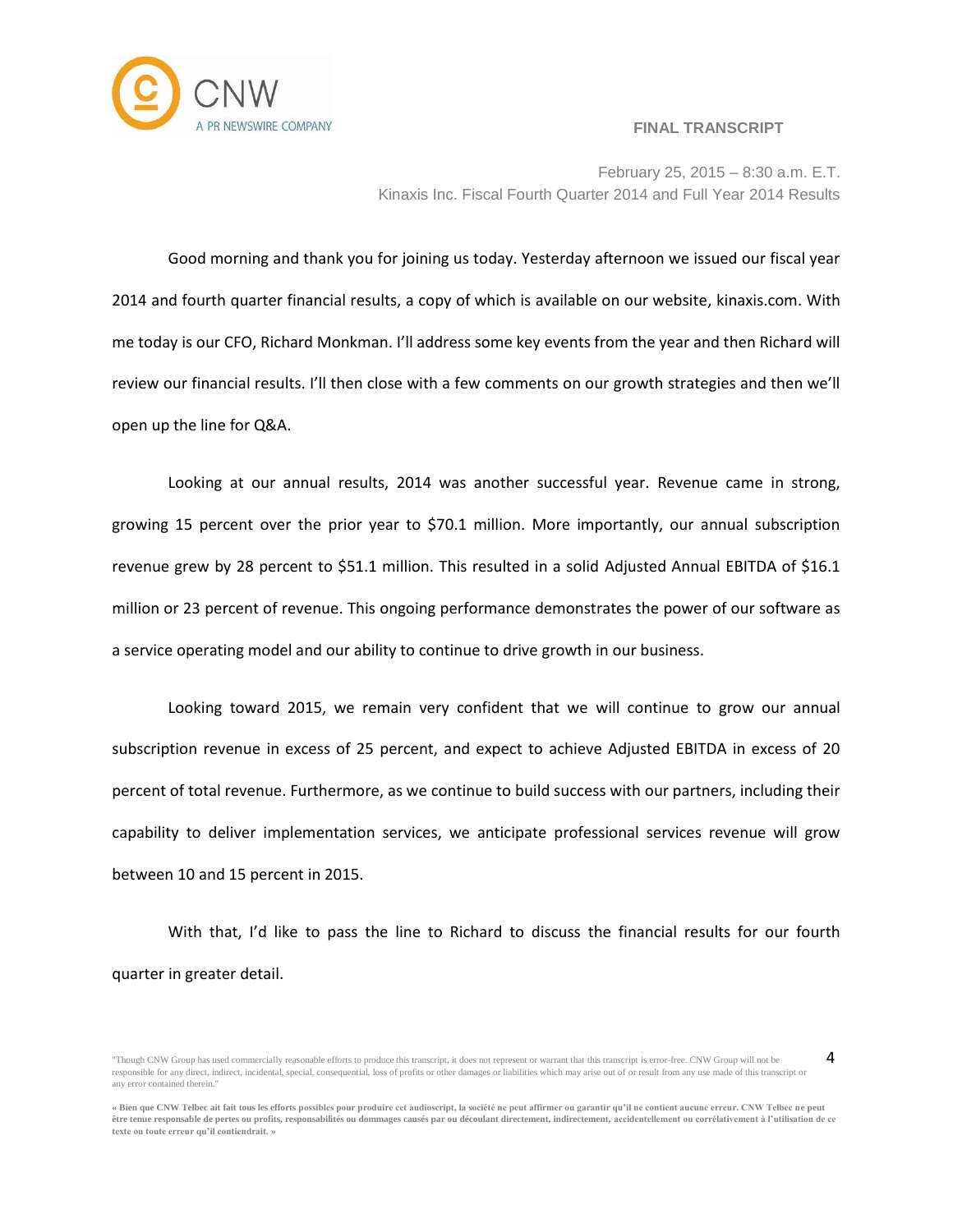

5

February 25, 2015 – 8:30 a.m. E.T. Kinaxis Inc. Fiscal Fourth Quarter 2014 and Full Year 2014 Results

## **Richard Monkman** – Chief Financial Officer and Vice President, Corporate Services, Kinaxis Inc.

Thank you, Doug, and good morning. I would like to take a moment to remind our listeners that all figures reported on today's call are in US dollars under IFRS.

Revenue in the fourth quarter increased 15 percent to \$18.8 million over Q4 2013. The increase was driven by subscription revenues that expanded by over 27 percent to \$13.9 million. This was due to the addition of new customer contracts secured over the past year in addition to expansion within our customer base. As projected, professional services revenues declined by 7 percent to \$4.7 million from \$5.1 million in the same period last year. As professional services projects are engaged on a time and material basis, revenue may vary from quarter to quarter. In the corresponding period for 2013, the Company was generating a significant professional services revenue from a major staff augmentation project that concluded in Q4 2013.

Adjusted EBITDA was \$3.8 million or 20 percent of revenue in Q4 2014, compared to \$4.5 million or 27 percent of revenue in the same period last year. This change was the result of higher sales and marketing and research and development expenses.

Net profit for the quarter was \$600,000 or \$0.02 per basic share—undiluted share in Q4 2014, compared to a net loss of \$800,000 or \$0.05 per basic undiluted share for the same period in 2013. The increase in profit was primarily driven by a lower fair value non-cash adjustment on the redeemable

<sup>&</sup>quot;Though CNW Group has used commercially reasonable efforts to produce this transcript, it does not represent or warrant that this transcript is error-free. CNW Group will not be responsible for any direct, indirect, incidental, special, consequential, loss of profits or other damages or liabilities which may arise out of or result from any use made of this transcript or any error contained therein."

**<sup>«</sup> Bien que CNW Telbec ait fait tous les efforts possibles pour produire cet audioscript, la société ne peut affirmer ou garantir qu'il ne contient aucune erreur. CNW Telbec ne peut être tenue responsable de pertes ou profits, responsabilités ou dommages causés par ou découlant directement, indirectement, accidentellement ou corrélativement à l'utilisation de ce texte ou toute erreur qu'il contiendrait. »**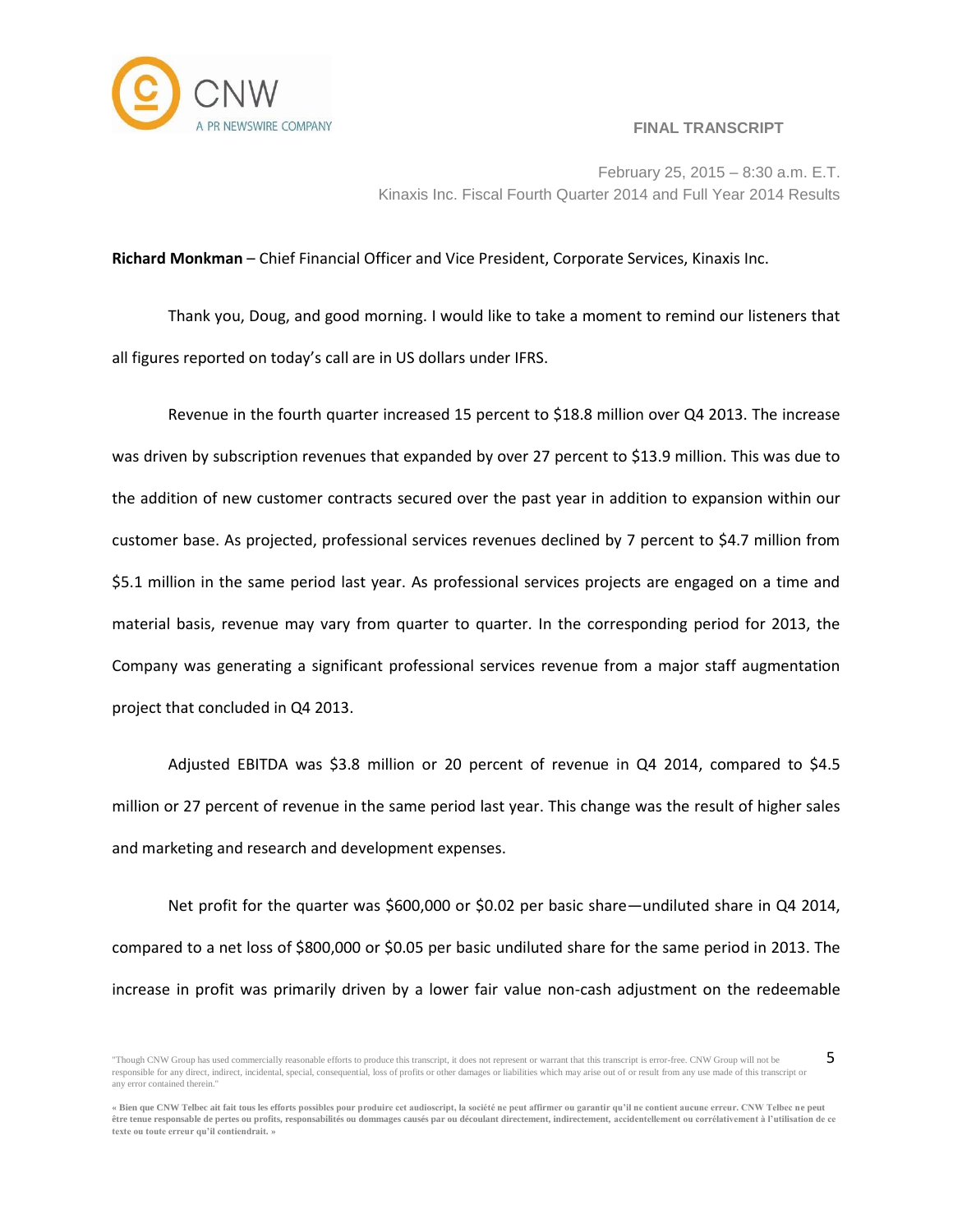

6

February 25, 2015 – 8:30 a.m. E.T. Kinaxis Inc. Fiscal Fourth Quarter 2014 and Full Year 2014 Results

preferred shares which were converted to common shares at the time of our initial public offering in June 2014.

Gross profit was \$13.4 million in the fourth quarter compared to \$11.7 million for the same period in 2013. As a percentage of revenue, gross profit percentage was 71 percent in the fourth quarter versus 72 percent in the prior comparative period. This change was the result of an increase in the cost of revenue driven by a higher level of investment.

Sales and marketing was \$5.3 million compared to \$3.5 million for the fourth quarter. The increase was primarily due to higher new customer acquisition expenses which, as per our policy, are fully expensed at the commencement of the revenue arrangement. In addition, marketing program costs reflected new investments and an expanded customer conference in Q4 2014.

Gross R&D expenses increased to \$3.9 million from \$3 million in the prior year quarter. This change was driven by an increase in headcount we made to support ongoing programs designed to further develop our rapid response offering for new and existing customers.

G&A expenses increased to \$2.1 million from \$1.8 million for the fourth quarter 2013. This was the result of an increase in accounting and audit and legal fees related to the Company's conversion from US GAAP to IFRS.

<sup>&</sup>quot;Though CNW Group has used commercially reasonable efforts to produce this transcript, it does not represent or warrant that this transcript is error-free. CNW Group will not be responsible for any direct, indirect, incidental, special, consequential, loss of profits or other damages or liabilities which may arise out of or result from any use made of this transcript or any error contained therein."

**<sup>«</sup> Bien que CNW Telbec ait fait tous les efforts possibles pour produire cet audioscript, la société ne peut affirmer ou garantir qu'il ne contient aucune erreur. CNW Telbec ne peut être tenue responsable de pertes ou profits, responsabilités ou dommages causés par ou découlant directement, indirectement, accidentellement ou corrélativement à l'utilisation de ce texte ou toute erreur qu'il contiendrait. »**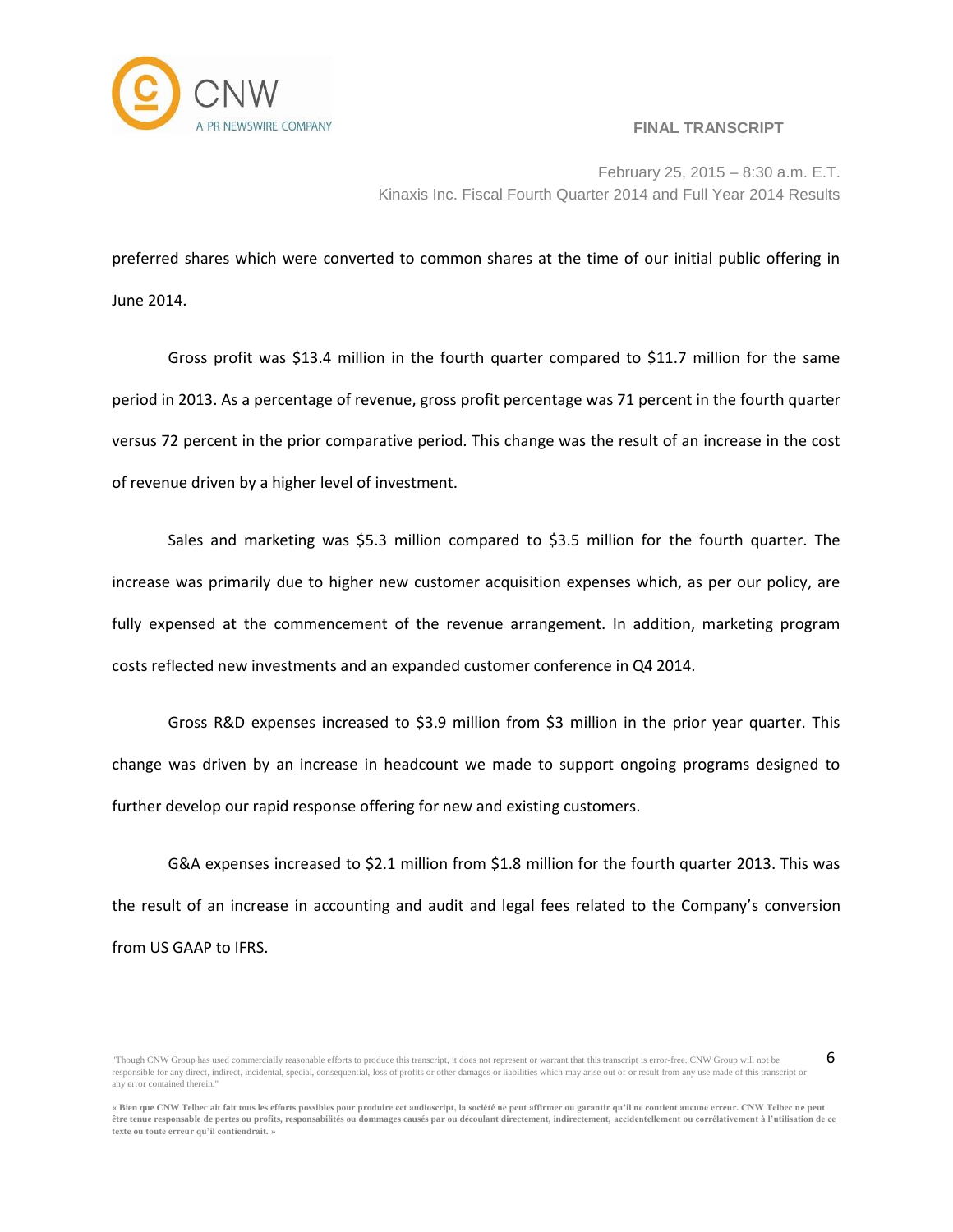

7

February 25, 2015 – 8:30 a.m. E.T. Kinaxis Inc. Fiscal Fourth Quarter 2014 and Full Year 2014 Results

Deferred revenue increased by 52 percent to \$37.5 million at year end 2014 versus year end 2013. The increase in deferred revenue reflects the increased level of prepaid subscription revenue from the addition of new customer contracts and expansions. Deferred revenue will continue to increase significantly in the near term based on business activity. In particular, in December 2014, we closed a multiyear subscription agreement that provided for a single payment of initial term subscription fees. The subscription fee for this initial term was approximately \$20 million and was invoiced and received in the first quarter of 2015. This will result in an increase in current and non-current deferred revenue balances.

Cash generated by operating activities was \$16.3 million for the year ended December 31st, 2014, as compared to \$19.6 million in the same period of 2013. The decrease in operating cash flow was primarily due to the Part 6.1 tax of \$4 million paid in the first quarter of 2014, and interest paid on the term loan of half a million dollars during 2014. This Part 6.1 tax payment is included in our deferred tax assets and is recoverable against future tax liabilities.

Cash and cash equivalents totalled \$56.7 million as at December 31st, 2014, as compared to \$13.8 million as at December 31st, 2013. The increase is primarily due to the proceeds from our initial public offering net of repayment of the \$30 million term loan from which we had drawn in December 2013 and March 2014. We expect cash to increase significantly in the near term as we receive payment for billings on new customer contracts.

<sup>&</sup>quot;Though CNW Group has used commercially reasonable efforts to produce this transcript, it does not represent or warrant that this transcript is error-free. CNW Group will not be responsible for any direct, indirect, incidental, special, consequential, loss of profits or other damages or liabilities which may arise out of or result from any use made of this transcript or any error contained therein."

**<sup>«</sup> Bien que CNW Telbec ait fait tous les efforts possibles pour produire cet audioscript, la société ne peut affirmer ou garantir qu'il ne contient aucune erreur. CNW Telbec ne peut être tenue responsable de pertes ou profits, responsabilités ou dommages causés par ou découlant directement, indirectement, accidentellement ou corrélativement à l'utilisation de ce texte ou toute erreur qu'il contiendrait. »**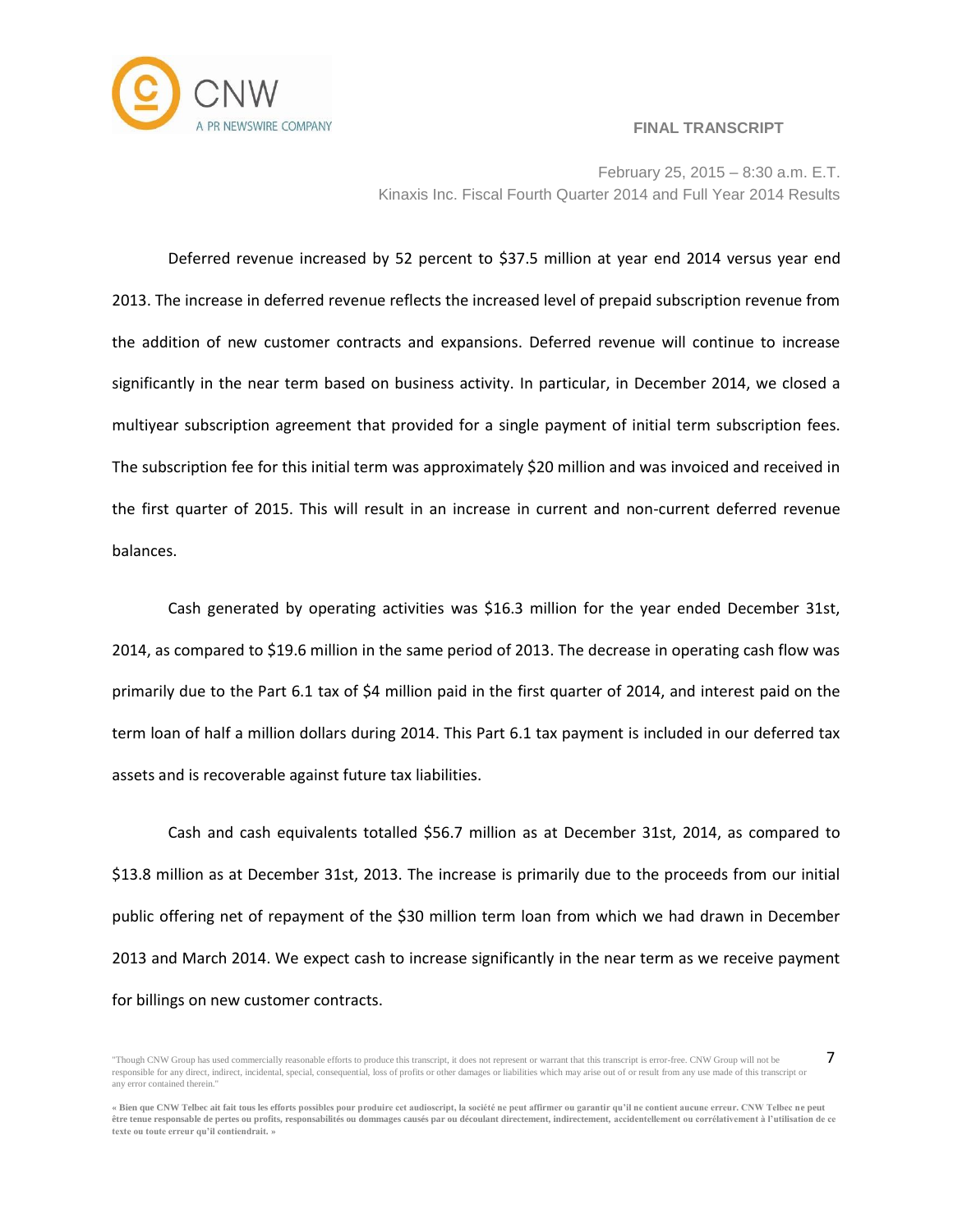

8

February 25, 2015 – 8:30 a.m. E.T. Kinaxis Inc. Fiscal Fourth Quarter 2014 and Full Year 2014 Results

With that, I will turn it back over to Doug.

**Douglas Colbeth** – President, Chief Executive Officer and Chairman of the Board, Kinaxis Inc.

Thank you, Richard. We're very excited about our growth envelope for 2015, and as I mentioned earlier in the call, that is driven by our unique operating model and our proven track record of strong growth. Why are we so confident in our fundamentals? We have a stable, growing revenue and customer base. Annually, we see greater than 100 percent net revenue dollar retention from existing customers. This means we're not only maintaining our subscription revenue base but growing it. Equally important, our revenue is visible. At the beginning of each year, over 80 percent of our projected total annual subscription revenue is already booked. The remainder of projected subscription revenue is derived from customer renewals and expansions as well as through new contract wins. Finally, our revenue is longer term as our customer contracts have lengths typically in a range of two to five years.

Our ability to generate consistent growth is based on a number of initiatives. First, we continue to see a significant growth arising through our land and expand philosophy. While recently incremental subscription expansion has been weighted towards new customer acquisition, approximately 40 percent of our historic subscription revenue growth comes from our existing customer base. We strategically built RapidResponse to be able to grow and expand with our customers. Our unique single database platform allows our customers to activate and subscribe to additional users, sites and applications

<sup>&</sup>quot;Though CNW Group has used commercially reasonable efforts to produce this transcript, it does not represent or warrant that this transcript is error-free. CNW Group will not be responsible for any direct, indirect, incidental, special, consequential, loss of profits or other damages or liabilities which may arise out of or result from any use made of this transcript or any error contained therein."

**<sup>«</sup> Bien que CNW Telbec ait fait tous les efforts possibles pour produire cet audioscript, la société ne peut affirmer ou garantir qu'il ne contient aucune erreur. CNW Telbec ne peut être tenue responsable de pertes ou profits, responsabilités ou dommages causés par ou découlant directement, indirectement, accidentellement ou corrélativement à l'utilisation de ce texte ou toute erreur qu'il contiendrait. »**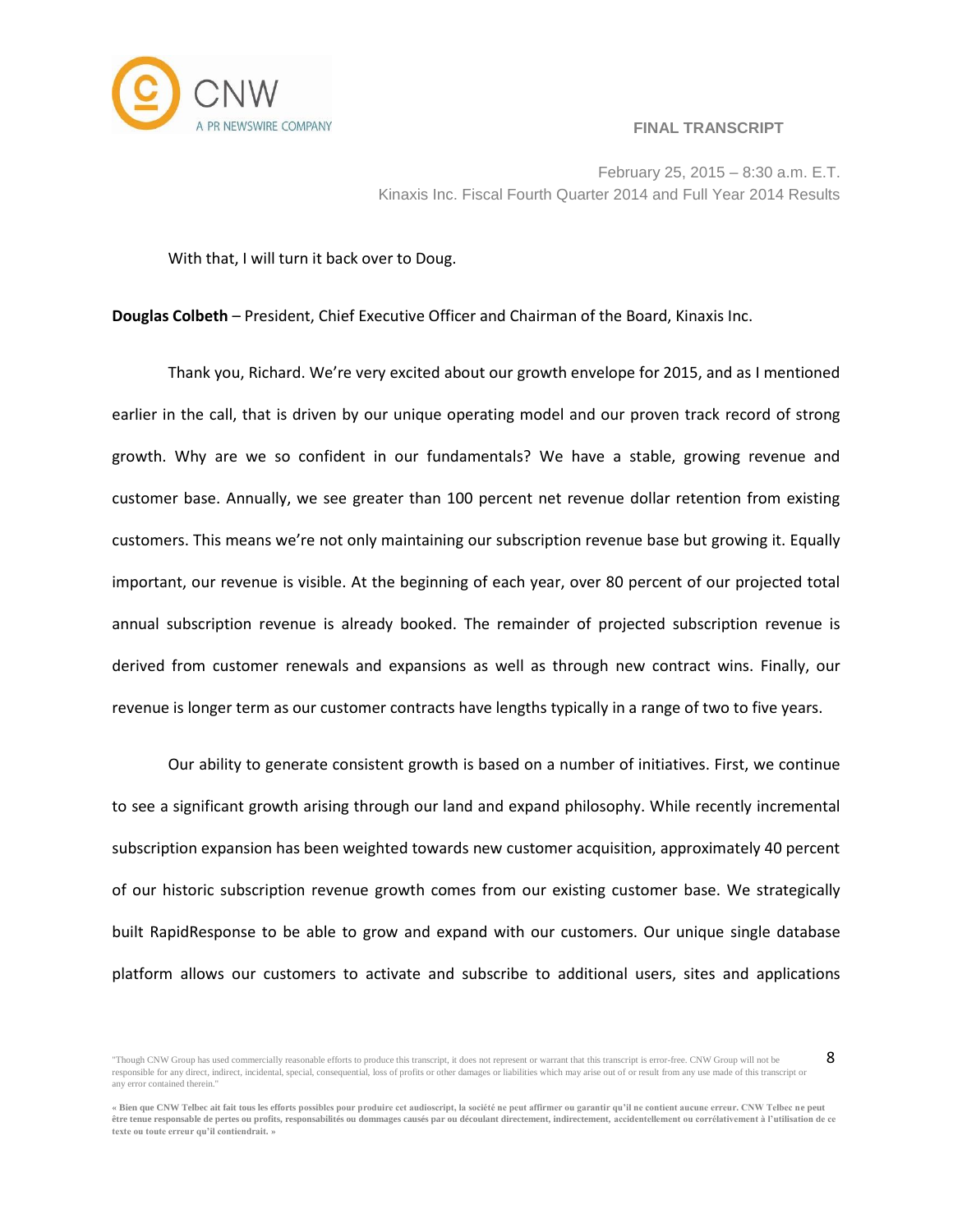

9

February 25, 2015 – 8:30 a.m. E.T. Kinaxis Inc. Fiscal Fourth Quarter 2014 and Full Year 2014 Results

without disruption to their service or requirements to upgrade. We drive significant value in large enterprise customers over time which in turn drives higher revenues for Kinaxis.

We will continue to leverage our cloud-based architecture and the single platform model, expand into new vertical markets and new applications and analytics to drive sustained revenue growth. Further, we invest to expand RapidResponse with greater scale and capabilities to support the needs of our expanding customer base.

To summarize, we're very excited about our growth outlook for 2015. We have a wellestablished and growing customer base which allows us to deliver solid financial results. We continue to invest in our technology in order to drive revenue growth and innovation.

I want to thank you all for taking the time to join us on this call, and with that I'll turn the line over to the Operator for Q&A.

## **Q & A**

#### **Operator**

At this time, I would like to remind everyone, in order to ask a question, press star, then the number one, on your telephone keypad. We ask that you please limit yourself to three questions. Your first question is from the line of Thanos from BMO Capital Markets. Your line is open.

<sup>&</sup>quot;Though CNW Group has used commercially reasonable efforts to produce this transcript, it does not represent or warrant that this transcript is error-free. CNW Group will not be responsible for any direct, indirect, incidental, special, consequential, loss of profits or other damages or liabilities which may arise out of or result from any use made of this transcript or any error contained therein."

**<sup>«</sup> Bien que CNW Telbec ait fait tous les efforts possibles pour produire cet audioscript, la société ne peut affirmer ou garantir qu'il ne contient aucune erreur. CNW Telbec ne peut être tenue responsable de pertes ou profits, responsabilités ou dommages causés par ou découlant directement, indirectement, accidentellement ou corrélativement à l'utilisation de ce texte ou toute erreur qu'il contiendrait. »**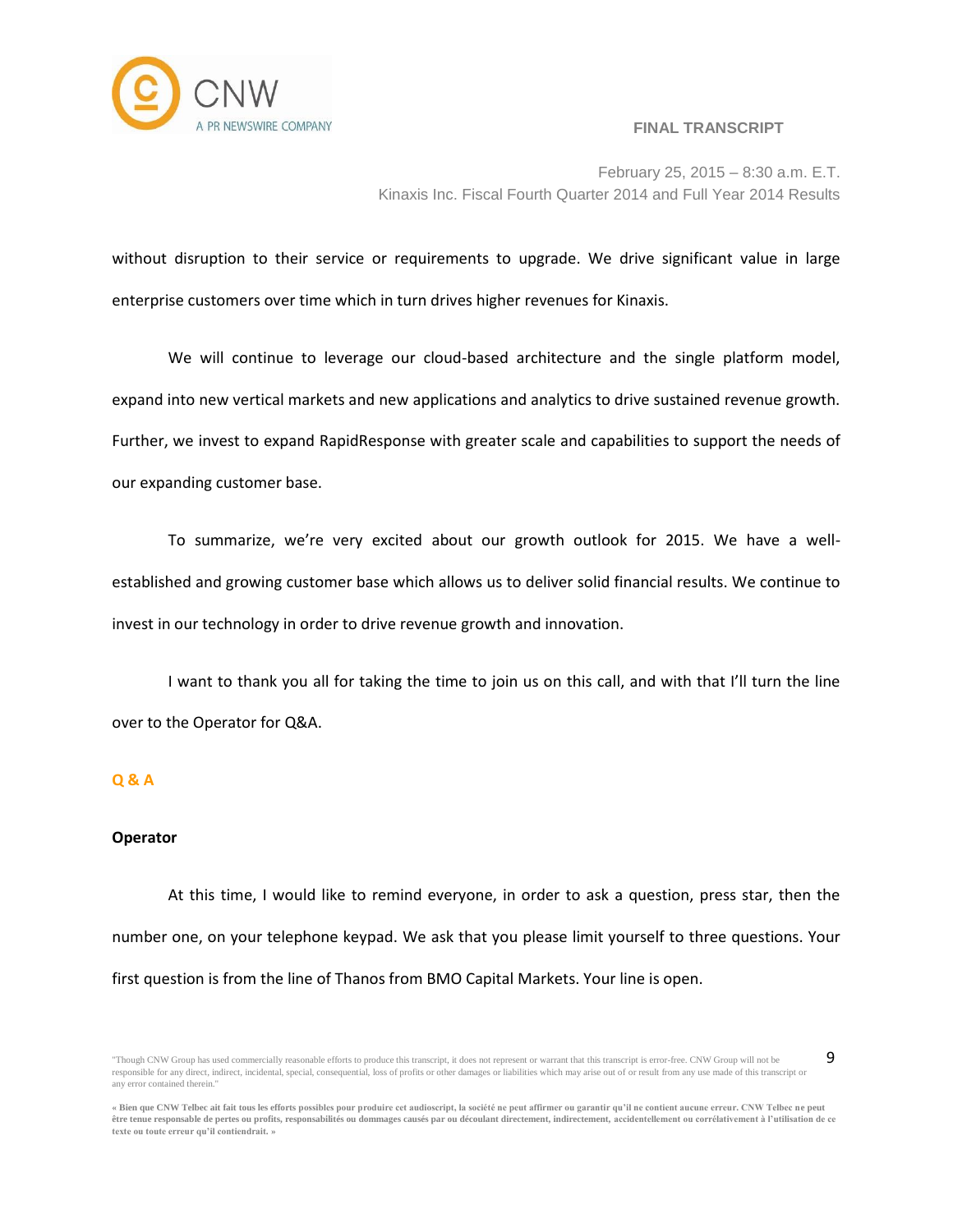

10

February 25, 2015 – 8:30 a.m. E.T. Kinaxis Inc. Fiscal Fourth Quarter 2014 and Full Year 2014 Results

#### **Thanos Moschopoulos** – Analyst, BMO Capital Markets

Good morning. Doug, can you provide us with a bit of an update on the partner channel? Given your guidance and PS revenue, it would seem that you expect the partners to play more of a role in that regard. What are you seeing from a pipeline perspective, and also in terms of the partners' maturity and being able to deliver on these limitation works (phon)?

**Douglas Colbeth** – President, Chief Executive Officer and Chairman of the Board, Kinaxis Inc.

Yes, there's some good progress there, Thanos. In the particular recent quarter, we had a couple of customer wins where the partners will actually be leading those deployments. Kinaxis will be part of those deployments but we're playing a role really in the area of delivery assurance, so that's a positive sign that we're getting partners trained in order to conduct deployments. We also had a situation in the quarter where a partner actually completely sold RapidResponse to a new customer, so that's very encouraging to us.

We continue to get demand for partners to get trained on RapidResponse. It's not uncommon when you close a very large sale that a large system integrator will approach us to become trained on our product because there's an ecosystem of other services that these partners can provide, even if they don't actually do the deployment.

<sup>&</sup>quot;Though CNW Group has used commercially reasonable efforts to produce this transcript, it does not represent or warrant that this transcript is error-free. CNW Group will not be responsible for any direct, indirect, incidental, special, consequential, loss of profits or other damages or liabilities which may arise out of or result from any use made of this transcript or any error contained therein."

**<sup>«</sup> Bien que CNW Telbec ait fait tous les efforts possibles pour produire cet audioscript, la société ne peut affirmer ou garantir qu'il ne contient aucune erreur. CNW Telbec ne peut être tenue responsable de pertes ou profits, responsabilités ou dommages causés par ou découlant directement, indirectement, accidentellement ou corrélativement à l'utilisation de ce texte ou toute erreur qu'il contiendrait. »**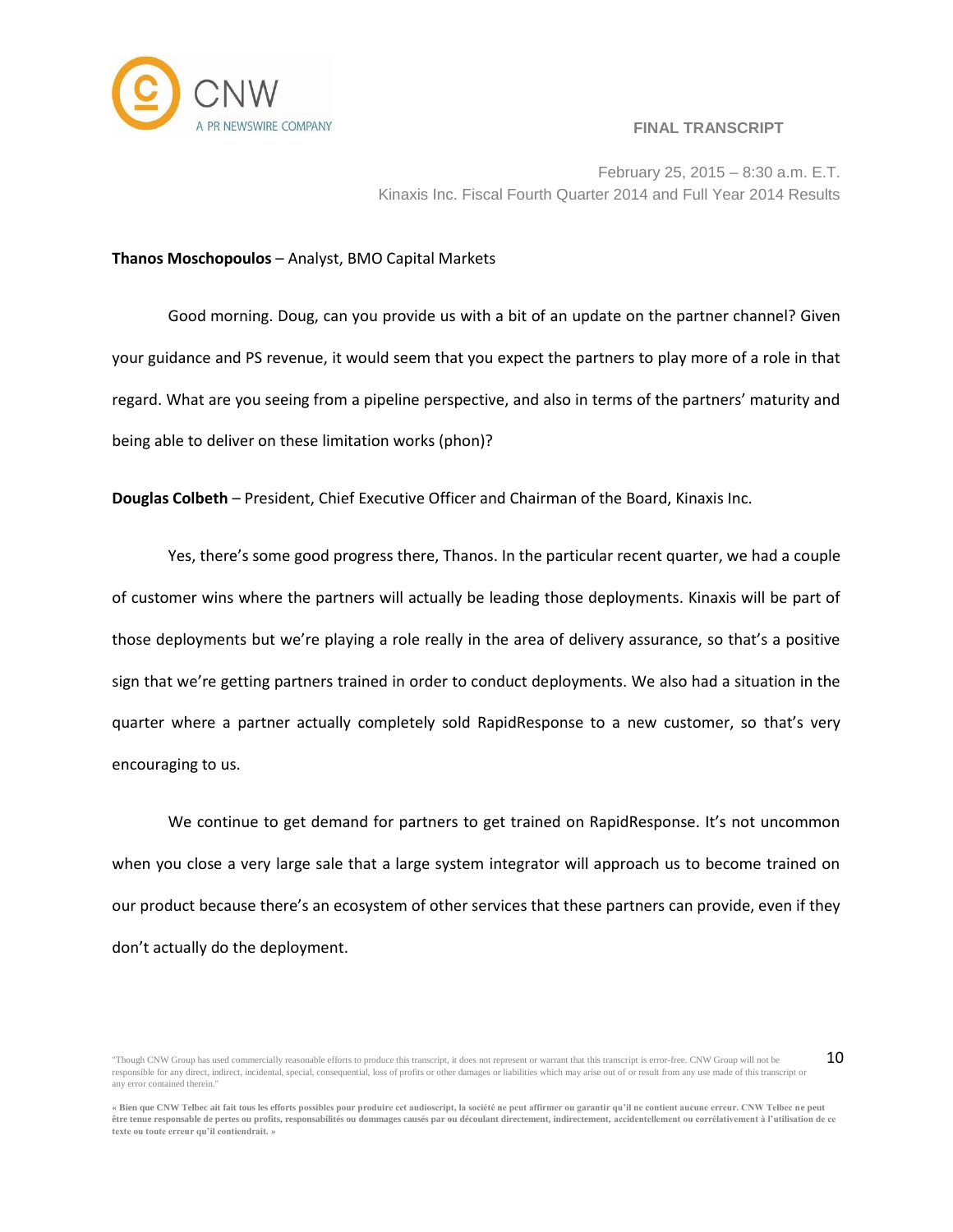

February 25, 2015 – 8:30 a.m. E.T. Kinaxis Inc. Fiscal Fourth Quarter 2014 and Full Year 2014 Results

I will tell you that our long-term goal is to have professional services revenues be approximately 20 percent of our total revenues. So we are doing various things inside the Company to facilitate partners doing deployments. We feel that's critical to the long-term growth of the customers. Well, to Kinaxis.

## **Thanos Moschopoulos** – Analyst, BMO Capital Markets

Okay. Would you ever want PS revenues to go even lower down than that? Like 15 percent, 10 percent, or do you feel that it's I guess an important need to have some of that hands-on relationship with the customer during implementation phase?

**Douglas Colbeth** – President, Chief Executive Officer and Chairman of the Board, Kinaxis Inc.

Yes, you know, Thanos, if we were selling a lighter weight SaaS application like probably the majority of SaaS vendors out there sell what we consider lighter weight, less complex types of SaaS applications, I would say yes, but I think when you look out two or three years from now, I think 80/20 is going to be the mix.

## **Thanos Moschopoulos** – Analyst, BMO Capital Markets

Then on the megadeal, is there any colour you can provide as far as whether that was a new customer or an existing customer, and does the deal size reflect the number of applications they bought or the size of the customer, or perhaps both?

<sup>&</sup>quot;Though CNW Group has used commercially reasonable efforts to produce this transcript, it does not represent or warrant that this transcript is error-free. CNW Group will not be responsible for any direct, indirect, incidental, special, consequential, loss of profits or other damages or liabilities which may arise out of or result from any use made of this transcript or any error contained therein." 11

**<sup>«</sup> Bien que CNW Telbec ait fait tous les efforts possibles pour produire cet audioscript, la société ne peut affirmer ou garantir qu'il ne contient aucune erreur. CNW Telbec ne peut être tenue responsable de pertes ou profits, responsabilités ou dommages causés par ou découlant directement, indirectement, accidentellement ou corrélativement à l'utilisation de ce texte ou toute erreur qu'il contiendrait. »**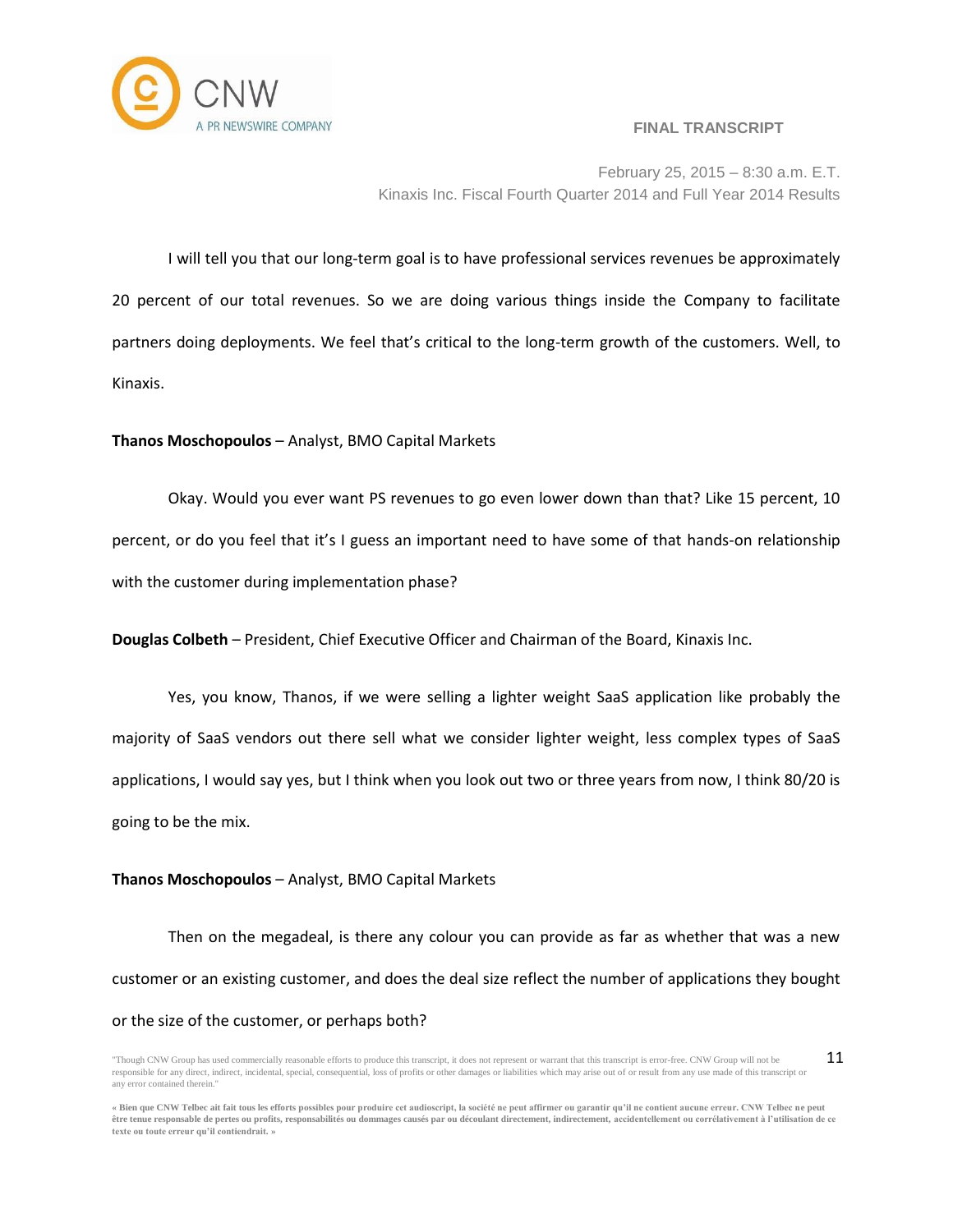

February 25, 2015 – 8:30 a.m. E.T. Kinaxis Inc. Fiscal Fourth Quarter 2014 and Full Year 2014 Results

#### **Douglas Colbeth** – President, Chief Executive Officer and Chairman of the Board, Kinaxis Inc.

Yes, I can add a little colour to that. It is a new customer and it's a large entity, obviously, and there were multiple applications involved, and so typically in a sales campaign like that, the campaigns are longer because you're selling to multiple constituencies at the same time. What's most encouraging to me is we were assisted on this by a very large system integration partner and we think that's important in order to not only have that partner help us win new business, but it also drives their partners—I'm sorry, their competitors towards us. The sale also provides significant long-term upside. They—it's fenced by users, manufacturing sites, distribution sites, so there's a lot of levers involved in the transaction and we would expect over the long term to have this customer even grow well beyond what we're looking at right now.

#### **Thanos Moschopoulos** – Analyst, BMO Capital Markets

That's great. Just the last one for me: are you seeing other deals of similar magnitude in the pipeline, or maybe are you seeing deal sizes get larger, or is the average deal size in the pipeline sort of consistent with the range we've talked about in the past?

**Douglas Colbeth** – President, Chief Executive Officer and Chairman of the Board, Kinaxis Inc.

Yes, it's pretty consistent with the past, Thanos. You know, this was a rather extraordinary transaction and what happened, sometimes multiple groups in a company will coalesce; the IT

<sup>&</sup>quot;Though CNW Group has used commercially reasonable efforts to produce this transcript, it does not represent or warrant that this transcript is error-free. CNW Group will not be responsible for any direct, indirect, incidental, special, consequential, loss of profits or other damages or liabilities which may arise out of or result from any use made of this transcript or any error contained therein." 12

**<sup>«</sup> Bien que CNW Telbec ait fait tous les efforts possibles pour produire cet audioscript, la société ne peut affirmer ou garantir qu'il ne contient aucune erreur. CNW Telbec ne peut être tenue responsable de pertes ou profits, responsabilités ou dommages causés par ou découlant directement, indirectement, accidentellement ou corrélativement à l'utilisation de ce texte ou toute erreur qu'il contiendrait. »**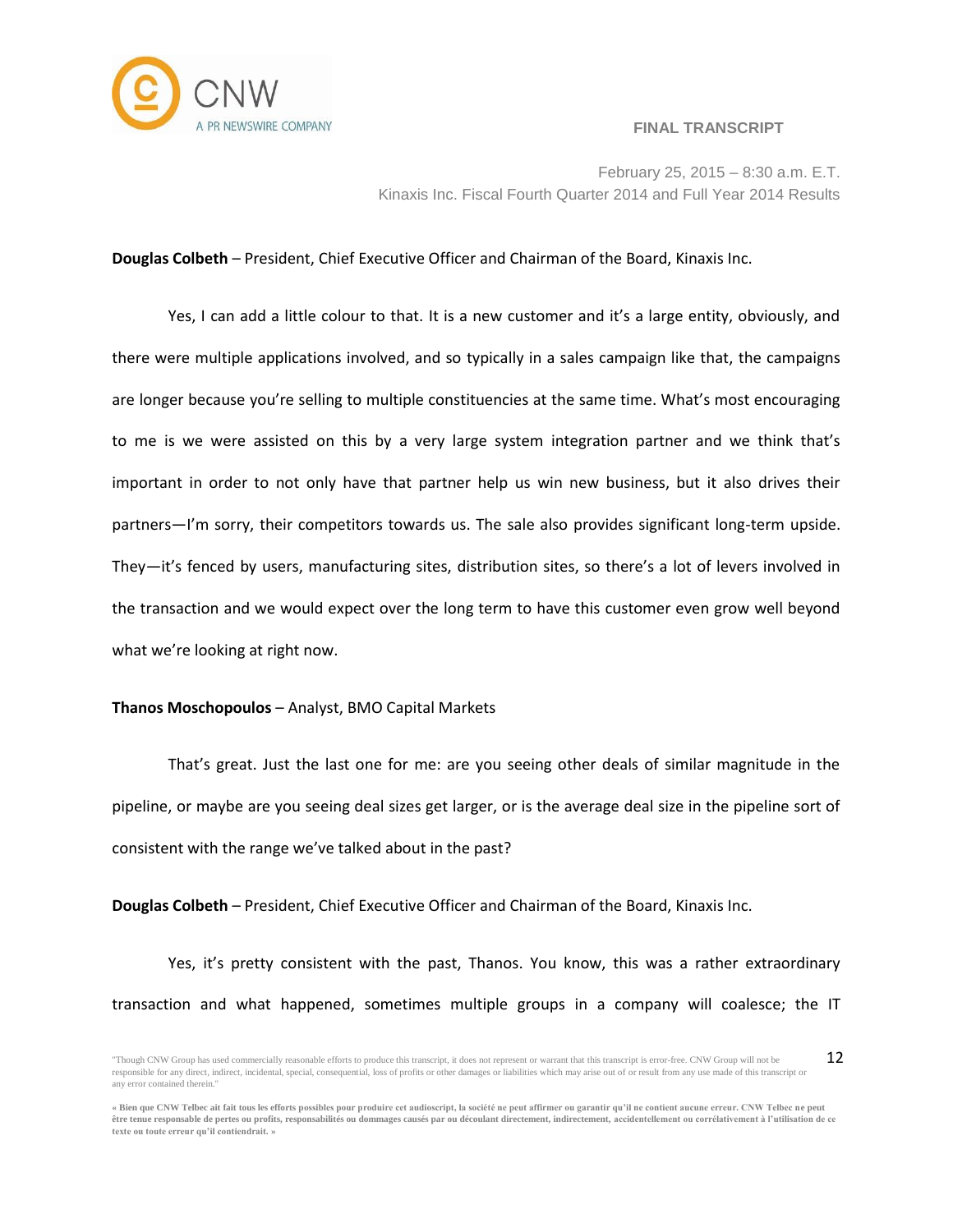

February 25, 2015 – 8:30 a.m. E.T. Kinaxis Inc. Fiscal Fourth Quarter 2014 and Full Year 2014 Results

department will coalesce those campaigns and something will evolve from a smaller transaction to a larger initial transaction. As you know, typically we start with one group and we go into what we call a land and expand mode. So I would say this falls more on the exception side and there's no short-term funnel that shows this type of transaction.

**Thanos Moschopoulos** – Analyst, BMO Capital Markets

Okay. Thanks for the colour, Doug. I'll pass the line.

## **Operator**

Our next question is from the line of Robert Young from Canaccord. Your line is open.

**Robert Young** – Analyst, Canaccord Genuity

Hi. Good morning.

**Douglas Colbeth** – President, Chief Executive Officer and Chairman of the Board, Kinaxis Inc.

Good morning.

## **Robert Young** – Analyst, Canaccord Genuity

Is there anything that you can tell us about that megadeal in terms of what's the duration of that contract? You said average is two to five years, so either this is a very large or beyond the average

<sup>&</sup>quot;Though CNW Group has used commercially reasonable efforts to produce this transcript, it does not represent or warrant that this transcript is error-free. CNW Group will not be responsible for any direct, indirect, incidental, special, consequential, loss of profits or other damages or liabilities which may arise out of or result from any use made of this transcript or any error contained therein." 13

**<sup>«</sup> Bien que CNW Telbec ait fait tous les efforts possibles pour produire cet audioscript, la société ne peut affirmer ou garantir qu'il ne contient aucune erreur. CNW Telbec ne peut être tenue responsable de pertes ou profits, responsabilités ou dommages causés par ou découlant directement, indirectement, accidentellement ou corrélativement à l'utilisation de ce texte ou toute erreur qu'il contiendrait. »**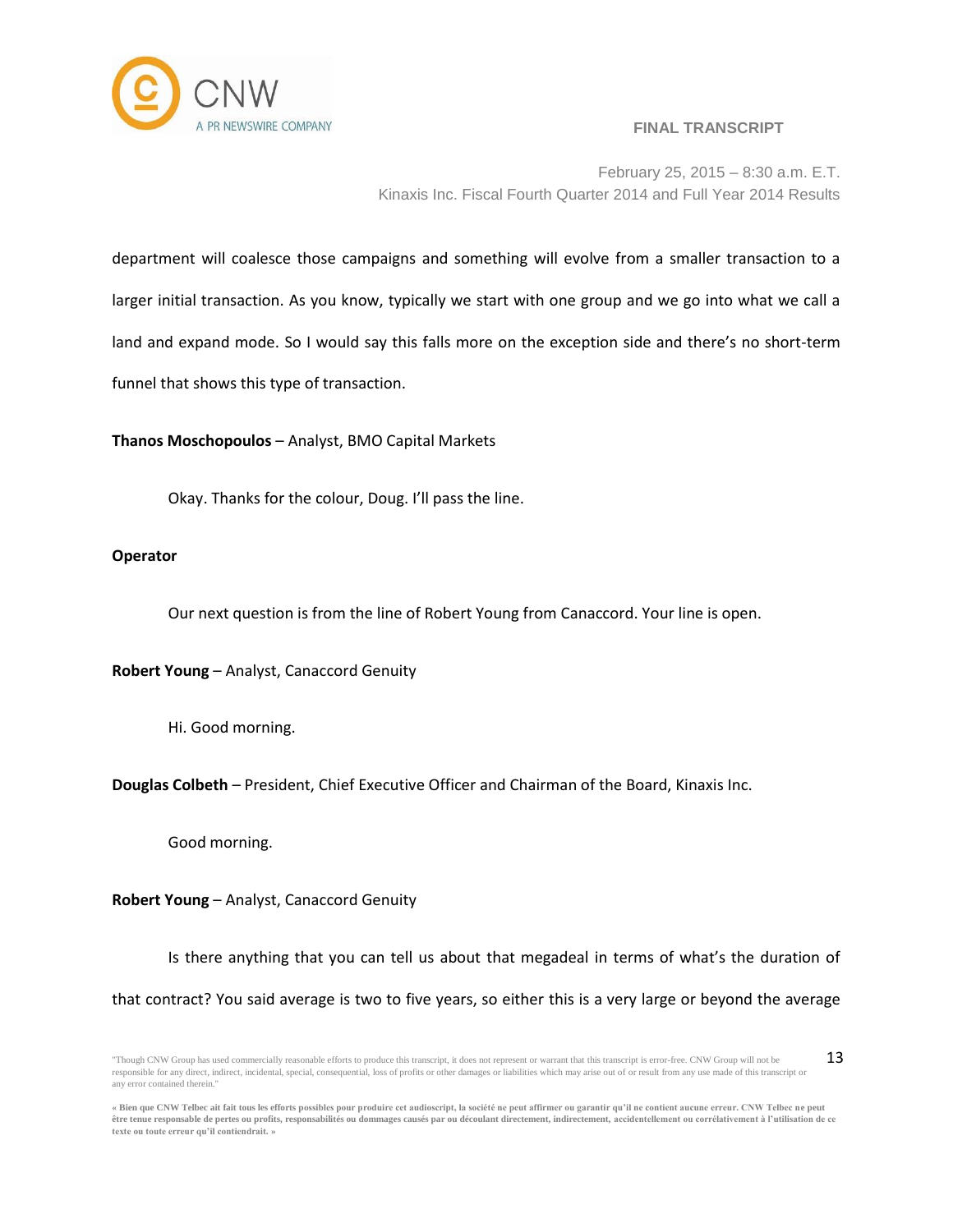

February 25, 2015 – 8:30 a.m. E.T. Kinaxis Inc. Fiscal Fourth Quarter 2014 and Full Year 2014 Results

size or it's a very long-duration contract. I was wondering if you could help us figure that out, and if you

can give us any colour on what vertical or what geography it's coming from, that would be also helpful.

**Douglas Colbeth** – President, Chief Executive Officer and Chairman of the Board, Kinaxis Inc.

Yes, the term, Rob, was five years but through agreement with the customer—and this is typical for us—we're very careful not to disclose the customer until the first phase of a deployment is completed, so we don't even disclose the vertical. But at some point in the future you all will know who it is and it is a name that you'll recognize.

## **Robert Young** – Analyst, Canaccord Genuity

Maybe I can just—one additional question there. Is it a newer vertical for you or is it one of the verticals that you've been more associated with in the past?

**Douglas Colbeth** – President, Chief Executive Officer and Chairman of the Board, Kinaxis Inc.

Oh, if it was a brand new vertical, we would disclose that; it's an existing vertical.

## **Robert Young** – Analyst, Canaccord Genuity

Okay, and I noticed there was some headwind in the—in Japan and Europe in the quarter and I was wondering is there anything that's driving that? Is that lumpiness in pro services or is it currency driven? Is there anything to read into there?

<sup>&</sup>quot;Though CNW Group has used commercially reasonable efforts to produce this transcript, it does not represent or warrant that this transcript is error-free. CNW Group will not be responsible for any direct, indirect, incidental, special, consequential, loss of profits or other damages or liabilities which may arise out of or result from any use made of this transcript or any error contained therein." 14

**<sup>«</sup> Bien que CNW Telbec ait fait tous les efforts possibles pour produire cet audioscript, la société ne peut affirmer ou garantir qu'il ne contient aucune erreur. CNW Telbec ne peut être tenue responsable de pertes ou profits, responsabilités ou dommages causés par ou découlant directement, indirectement, accidentellement ou corrélativement à l'utilisation de ce texte ou toute erreur qu'il contiendrait. »**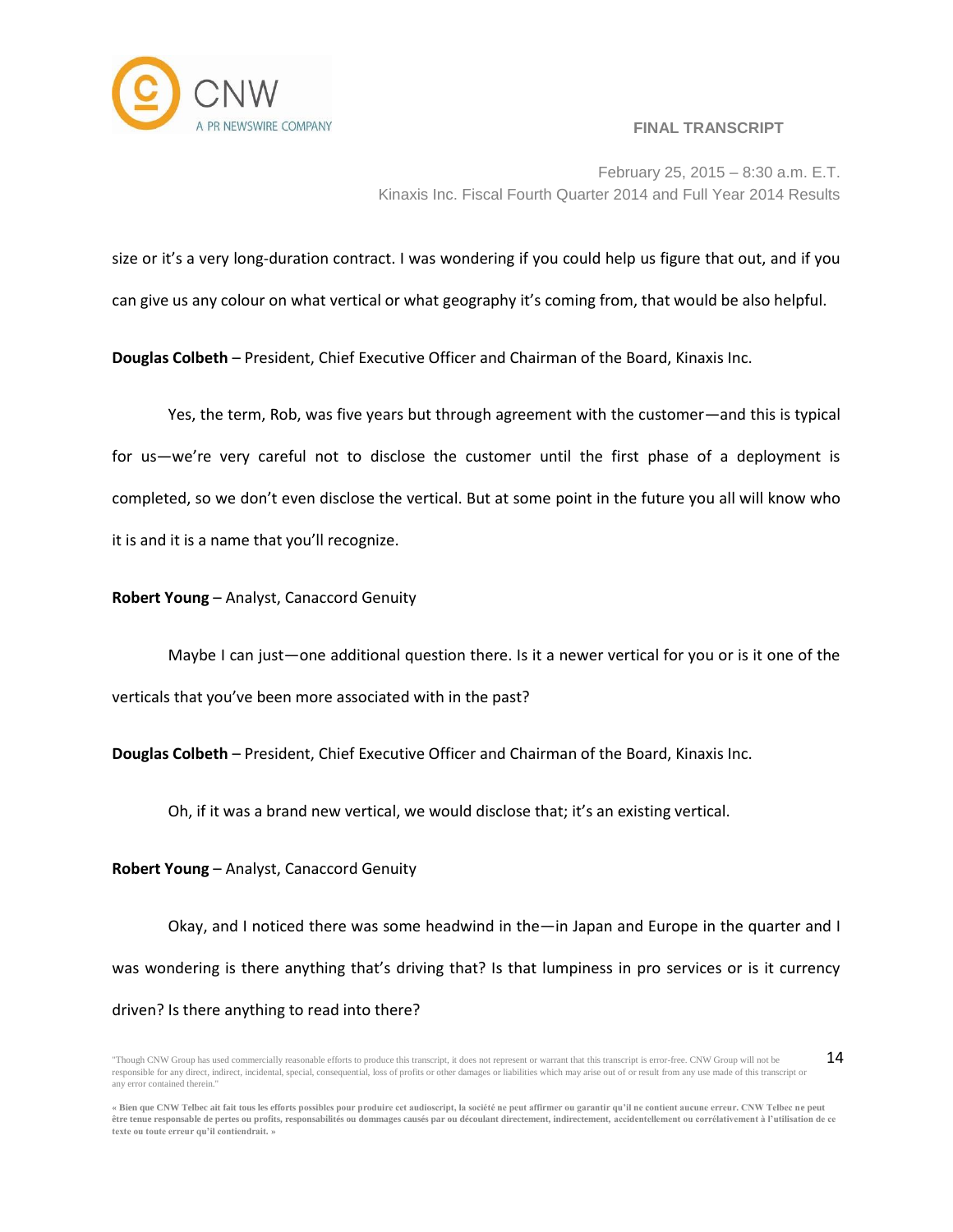

15

February 25, 2015 – 8:30 a.m. E.T. Kinaxis Inc. Fiscal Fourth Quarter 2014 and Full Year 2014 Results

# **Richard Monkman** – Chief Financial Officer and Vice President, Corporate Services, Kinaxis Inc.

I don't think there's anything to read into it, Rob. It is a combination of a currency, so there is a weakness—a weaker currency, but also, again, that is our total revenue and so when the initial stage of deployment, the professional service revenue is higher and then will soften over that six to nine-month deployment, and so that's just really the status of the account at that point in time, so.

**Robert Young** – Analyst, Canaccord Genuity

Okay.

**Richard Monkman** – Chief Financial Officer and Vice President, Corporate Services, Kinaxis Inc.

Lower PS revenue.

**Robert Young** – Analyst, Canaccord Genuity

Okay, and then I guess my third question, if you could just—if you could update the customer count. How many customers did you win in the quarter and maybe if you lost any, and what's the current number that you're serving now? Thanks a lot. Have fun.

**Douglas Colbeth** – President, Chief Executive Officer and Chairman of the Board, Kinaxis Inc.

<sup>&</sup>quot;Though CNW Group has used commercially reasonable efforts to produce this transcript, it does not represent or warrant that this transcript is error-free. CNW Group will not be responsible for any direct, indirect, incidental, special, consequential, loss of profits or other damages or liabilities which may arise out of or result from any use made of this transcript or any error contained therein."

**<sup>«</sup> Bien que CNW Telbec ait fait tous les efforts possibles pour produire cet audioscript, la société ne peut affirmer ou garantir qu'il ne contient aucune erreur. CNW Telbec ne peut être tenue responsable de pertes ou profits, responsabilités ou dommages causés par ou découlant directement, indirectement, accidentellement ou corrélativement à l'utilisation de ce texte ou toute erreur qu'il contiendrait. »**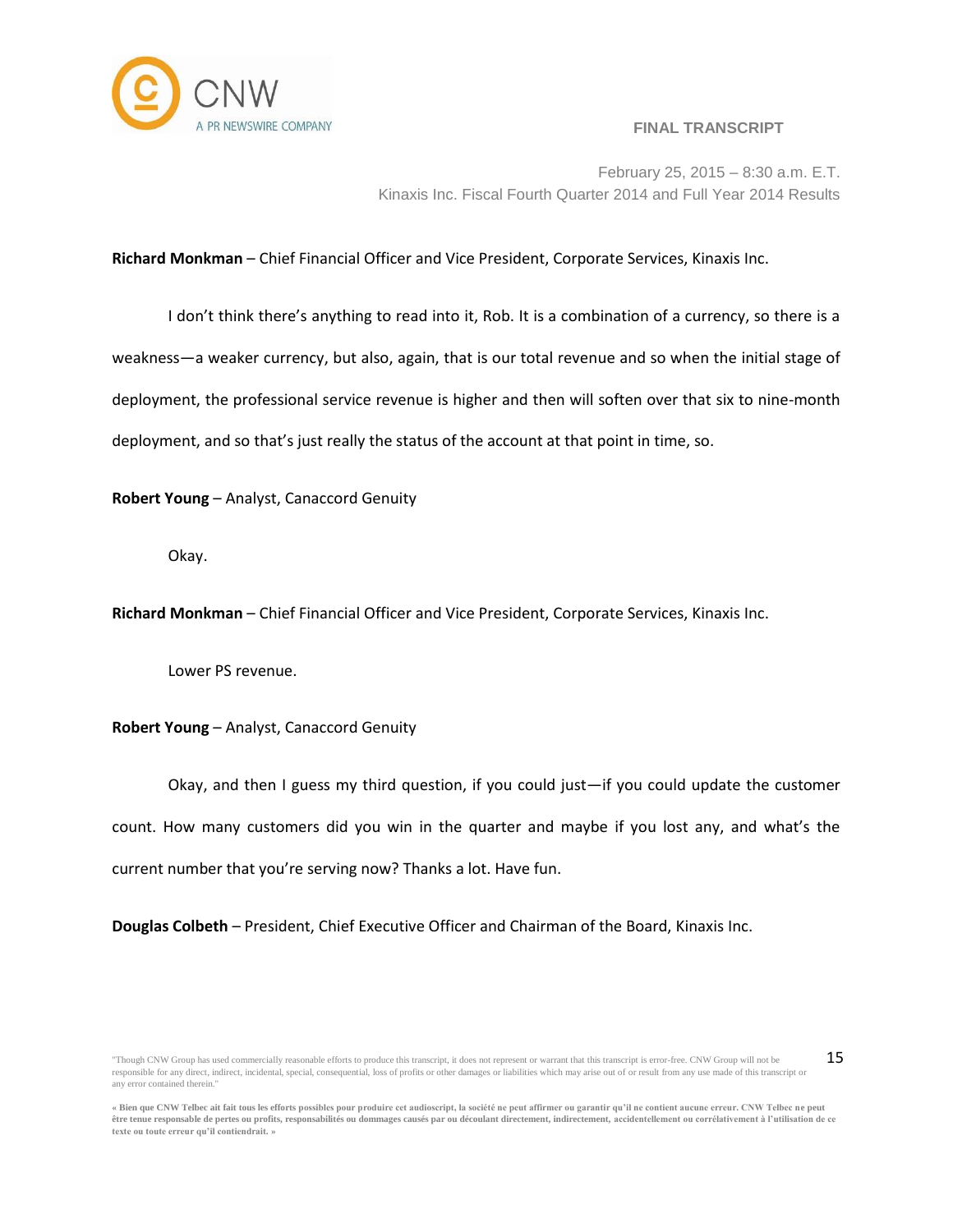

16

February 25, 2015 – 8:30 a.m. E.T. Kinaxis Inc. Fiscal Fourth Quarter 2014 and Full Year 2014 Results

What I can say, Rob, is we closed the year with 15 customers above our expectations and we're approaching a hundred.

## **Operator**

The next question is from the line of Scott Penner from TD Securities. Your line is open.

## **Scott Penner** – Analyst, TD Securities

Thank you. Just maybe first question is on capital deployment, given that you're about to get a pretty large cash infusion in Q1. Does this change how you guys think about prioritizing in terms of acquisitions and investing in organic growth?

**Richard Monkman** – Chief Financial Officer and Vice President, Corporate Services, Kinaxis Inc.

It has not changed our mind, Scott. We continue to be focused on organic growth. We are open to select acquisition opportunities but we do have a very stringent criteria. These would be more of a tuck-in nature. They would need to be companies that would be SaaS-ified (phon) and would be very near-term accretive. So, our focus really is to continue to invest in additional sales and marketing activity. Picking up on the theme that Doug mentioned earlier with regards to partnerships, we are establishing Kinaxis University and investing heavily there, as well as investing in the—continue to invest in the product to support expansion in new verticals and applications.

<sup>&</sup>quot;Though CNW Group has used commercially reasonable efforts to produce this transcript, it does not represent or warrant that this transcript is error-free. CNW Group will not be responsible for any direct, indirect, incidental, special, consequential, loss of profits or other damages or liabilities which may arise out of or result from any use made of this transcript or any error contained therein."

**<sup>«</sup> Bien que CNW Telbec ait fait tous les efforts possibles pour produire cet audioscript, la société ne peut affirmer ou garantir qu'il ne contient aucune erreur. CNW Telbec ne peut être tenue responsable de pertes ou profits, responsabilités ou dommages causés par ou découlant directement, indirectement, accidentellement ou corrélativement à l'utilisation de ce texte ou toute erreur qu'il contiendrait. »**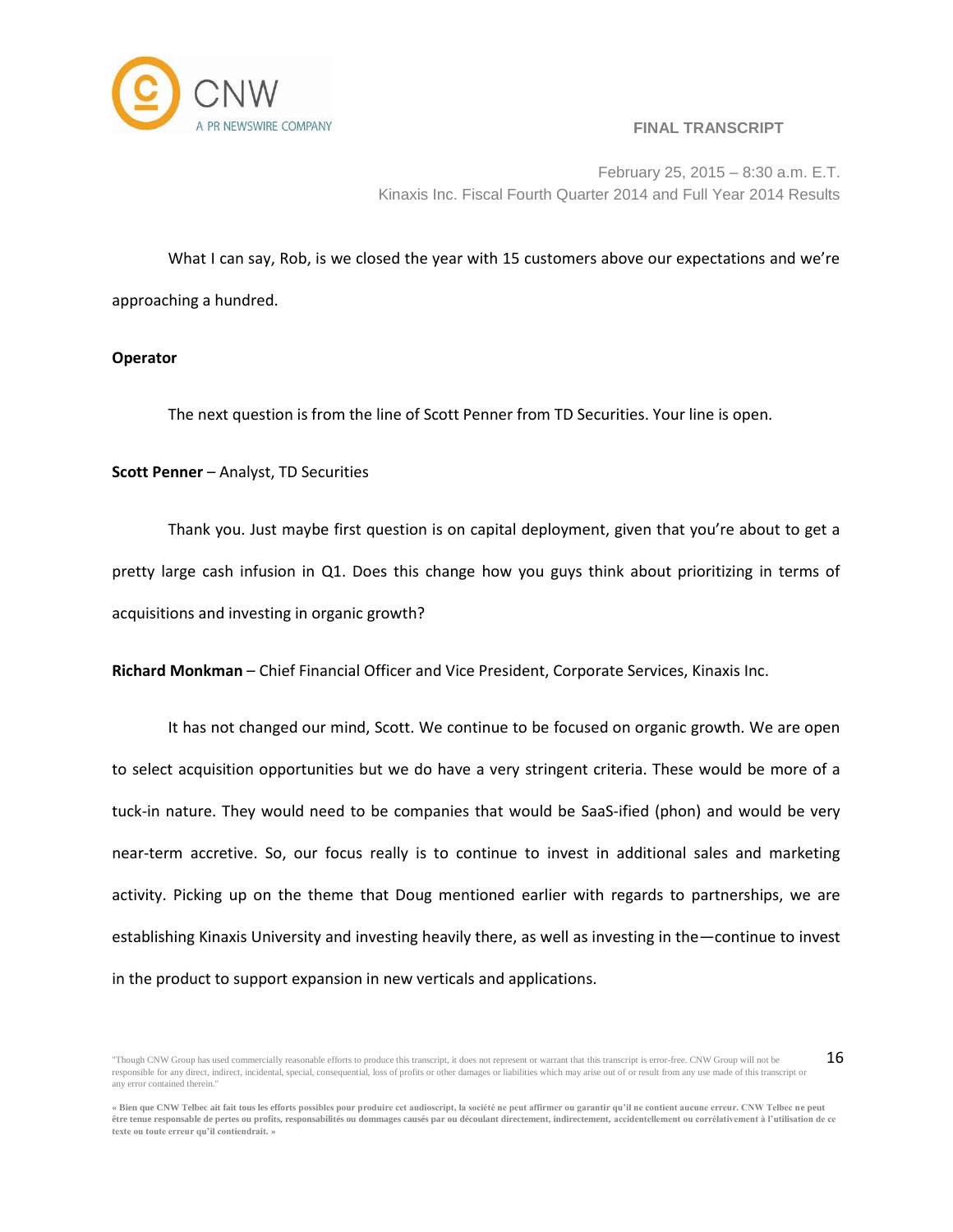

17



February 25, 2015 – 8:30 a.m. E.T. Kinaxis Inc. Fiscal Fourth Quarter 2014 and Full Year 2014 Results

## **Douglas Colbeth** – President, Chief Executive Officer and Chairman of the Board, Kinaxis Inc.

You know, let me add to that a little bit, Scott, so—and I'll take you inside some of our partner discussions. You know, what we have is a platform upon which others can build what we call solutions or applications. So we are investing with partners to enable them to even build their own IP on top of our platform. We feel that type of investment—and that's one of the reasons you see, you know, we're very strong believers in investing in R&D and part of that investment in R&D is to enable our partners to build their own IP. Now, that hasn't happened to date because we're just in the discussions, so when you look at the big partnerships, you know, up until now, they have been where we're selling the software and they're in there selling their various types of consulting services like change management, integrated—data integration services, process re-engineering, strategic consulting and so forth. However, what I'm very keen on and what I spend my time on, a lot of my time right now is I believe a lot of these or a lot of our product should be inside business services or some people call them BPO services where the customer gets a total solution which is provided by the large system integrator like an Accenture, and so that's where we really think we can leverage our platform and we think that's, you know—like I said, it's forced us to have a very stringent criteria for tuck-ins because we can add value to our platform and we want a universe of people doing it, not just Kinaxis.

**Scott Penner** – Analyst, TD Securities

<sup>&</sup>quot;Though CNW Group has used commercially reasonable efforts to produce this transcript, it does not represent or warrant that this transcript is error-free. CNW Group will not be responsible for any direct, indirect, incidental, special, consequential, loss of profits or other damages or liabilities which may arise out of or result from any use made of this transcript or any error contained therein."

**<sup>«</sup> Bien que CNW Telbec ait fait tous les efforts possibles pour produire cet audioscript, la société ne peut affirmer ou garantir qu'il ne contient aucune erreur. CNW Telbec ne peut être tenue responsable de pertes ou profits, responsabilités ou dommages causés par ou découlant directement, indirectement, accidentellement ou corrélativement à l'utilisation de ce texte ou toute erreur qu'il contiendrait. »**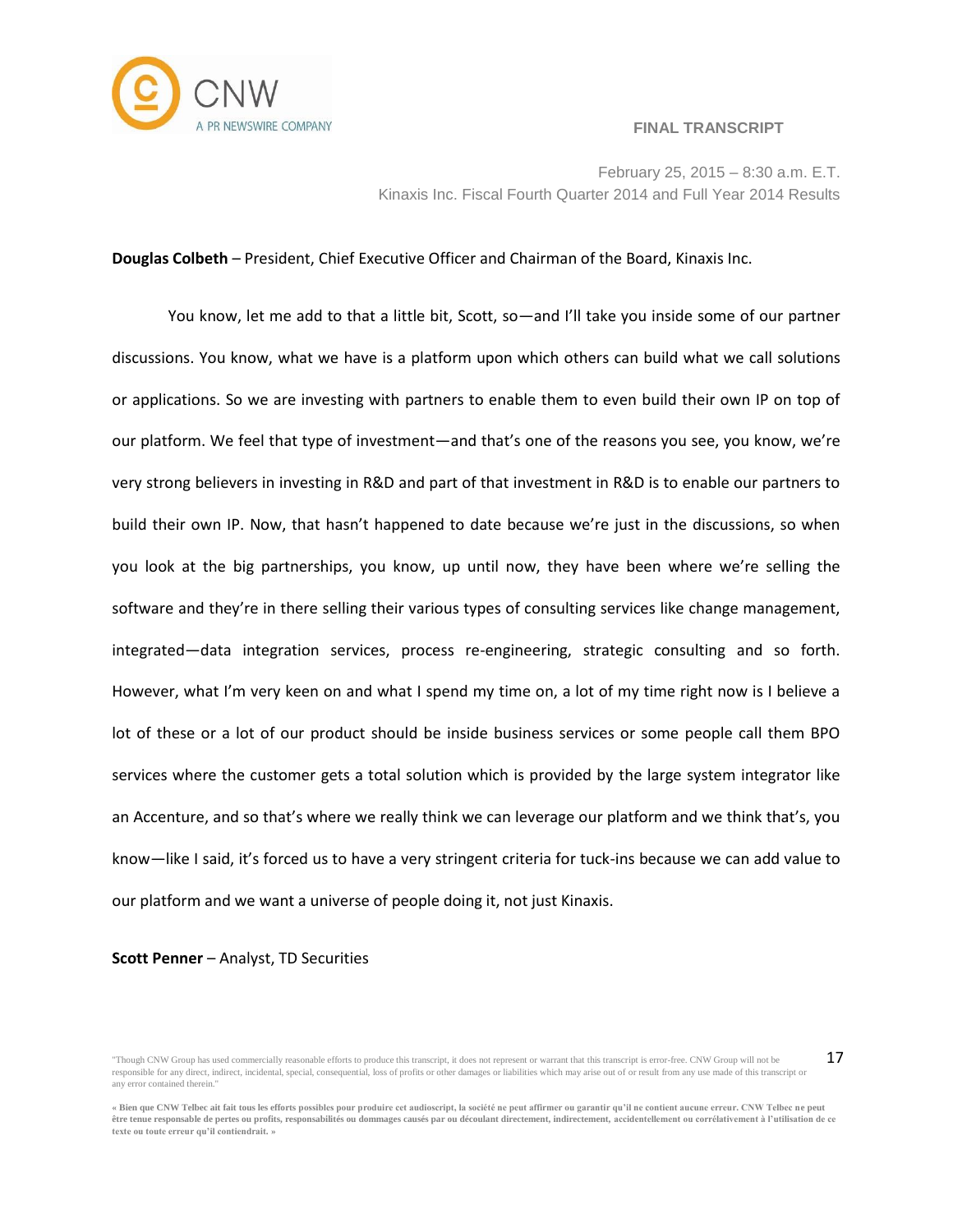

February 25, 2015 – 8:30 a.m. E.T. Kinaxis Inc. Fiscal Fourth Quarter 2014 and Full Year 2014 Results

That's very helpful. Just one last question, actually, and that is just on the product release, the 2014.4 that is now out. Just what—if we can backtrack a second and just review for a second what is the—any sort of disruption, if there is any, for people upgrading to that release, and then is it still sort of the cadence that you expect through kind of two major releases and two minor-ish releases per year?

**Douglas Colbeth** – President, Chief Executive Officer and Chairman of the Board, Kinaxis Inc.

Yes, the cadence is really not changed. It's just like you stated and what we do with a new release like the 14.4 release, that release is very much focused on what we call scalability and we created a very innovative, what we call data type, called the Vector data type, which really allows customers to scale and this is important for customers that are dealing with enormous amounts of historical data; other what I call business planning applications, ones that even would go beyond supply chain. So the way that works is we speak directly with our customers and customer support and we schedule these upgrades and it's not like, you know, we give a maintenance window notice to every customer and then it's done at 2:00 in the morning. We schedule these with our customers because of the enormous levels of data that they have and the enormous number of sometimes solutions that they have. There's kind of a normal cascade that happens and we support customers back, actually, two releases, so it's really proceeding along as other major releases have been rolled out.

#### **Scott Penner** – Analyst, TD Securities

<sup>&</sup>quot;Though CNW Group has used commercially reasonable efforts to produce this transcript, it does not represent or warrant that this transcript is error-free. CNW Group will not be responsible for any direct, indirect, incidental, special, consequential, loss of profits or other damages or liabilities which may arise out of or result from any use made of this transcript or any error contained therein."

**<sup>«</sup> Bien que CNW Telbec ait fait tous les efforts possibles pour produire cet audioscript, la société ne peut affirmer ou garantir qu'il ne contient aucune erreur. CNW Telbec ne peut être tenue responsable de pertes ou profits, responsabilités ou dommages causés par ou découlant directement, indirectement, accidentellement ou corrélativement à l'utilisation de ce texte ou toute erreur qu'il contiendrait. »**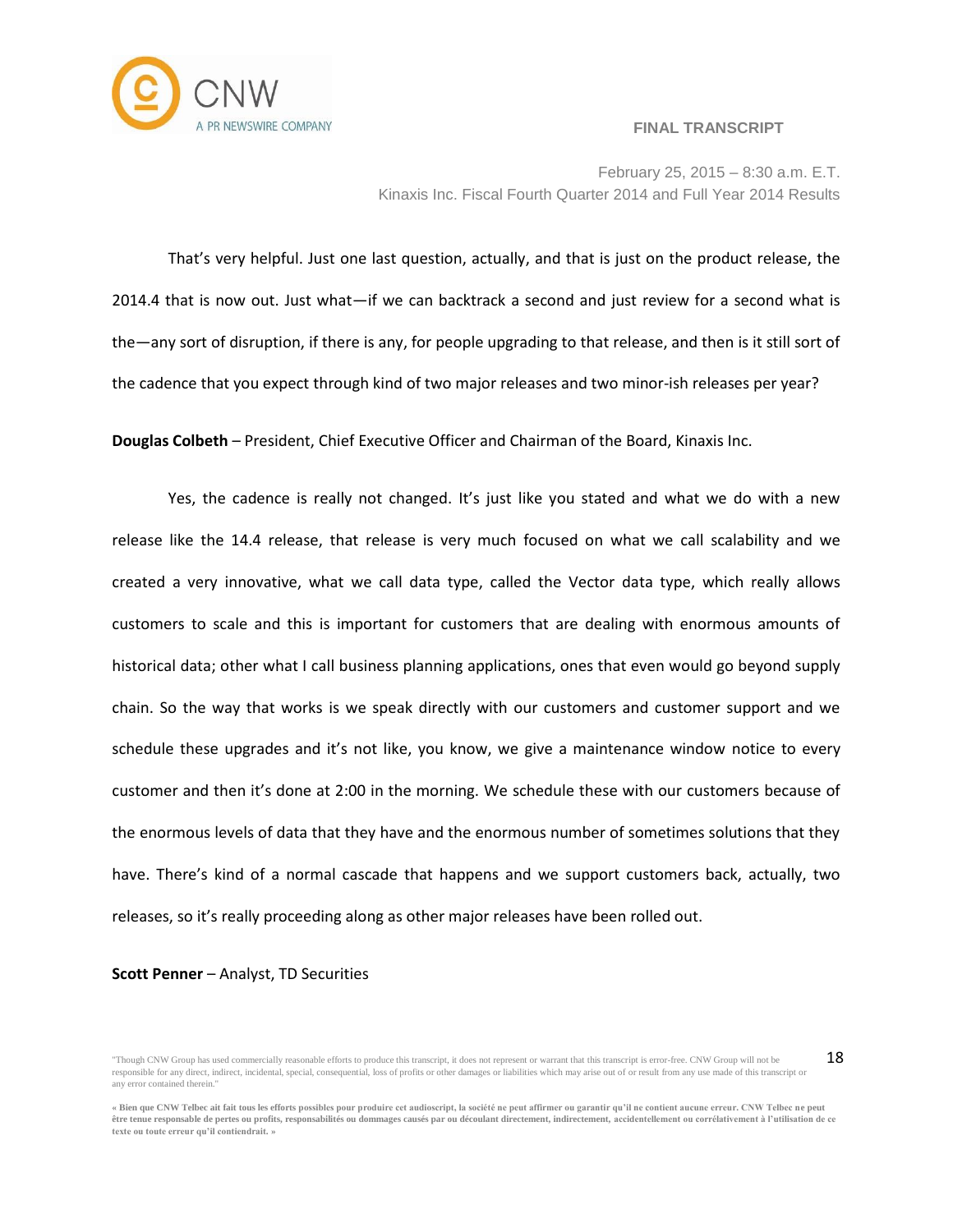

19

February 25, 2015 – 8:30 a.m. E.T. Kinaxis Inc. Fiscal Fourth Quarter 2014 and Full Year 2014 Results

Okay. I appreciate it. Thank you.

**Operator**

The next question is from the line of Richard Tse from Cormark Securities. Your line is open.

**Richard Tse** – Analyst, Cormark Securities

Thanks. Doug, you know, on the big win in the quarter, could you disclose who the incumbent vendor was and perhaps the main reason for switching to you?

**Douglas Colbeth** – President, Chief Executive Officer and Chairman of the Board, Kinaxis Inc.

Yes, let me—this was a sales campaign that involved many vendors and it would be names like SAP and Oracle. I will tell you that much like we've been saying to you folks for nine to 12 months, quite often they try the other vendors' products and they fail, and we come in when they've been forced back to having hundreds of spreadsheets that are disparate. It doesn't stop our competitors from coming in selling futures and saying that, "You know, we're building something new in a dungeon in Germany," for example. It doesn't stop them from coming back and competing with us, but, you know, this is very common for us to get involved in campaigns after they've had failures with incumbent ERP vendors. This one was unique in that it was both Oracle and SAP.

## **Richard Tse** – Analyst, Cormark Securities

<sup>&</sup>quot;Though CNW Group has used commercially reasonable efforts to produce this transcript, it does not represent or warrant that this transcript is error-free. CNW Group will not be responsible for any direct, indirect, incidental, special, consequential, loss of profits or other damages or liabilities which may arise out of or result from any use made of this transcript or any error contained therein."

**<sup>«</sup> Bien que CNW Telbec ait fait tous les efforts possibles pour produire cet audioscript, la société ne peut affirmer ou garantir qu'il ne contient aucune erreur. CNW Telbec ne peut être tenue responsable de pertes ou profits, responsabilités ou dommages causés par ou découlant directement, indirectement, accidentellement ou corrélativement à l'utilisation de ce texte ou toute erreur qu'il contiendrait. »**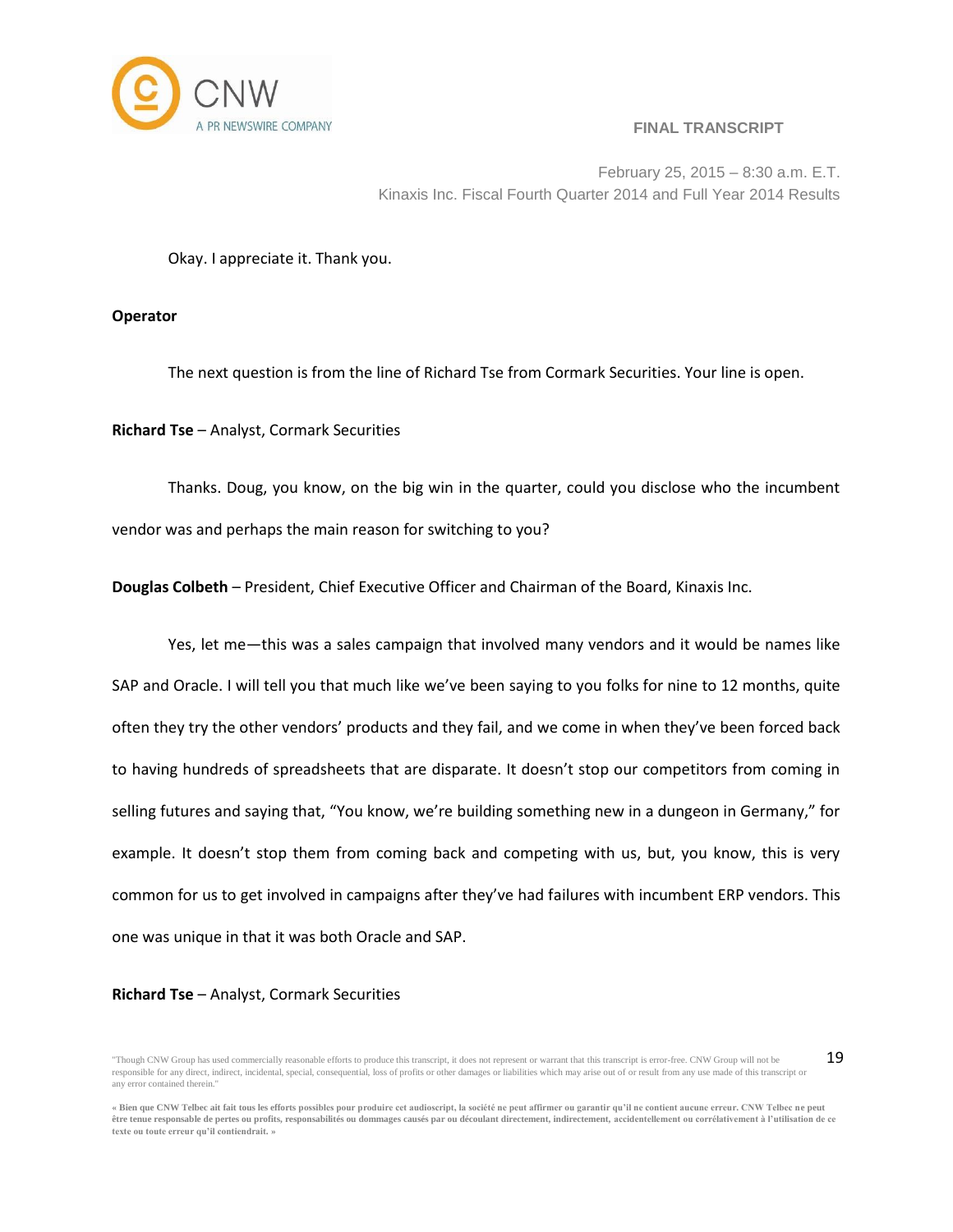

February 25, 2015 – 8:30 a.m. E.T. Kinaxis Inc. Fiscal Fourth Quarter 2014 and Full Year 2014 Results

Then with respect to the land and expand strategy, can you give us perhaps an update or a sense of the penetration rates with your existing customers from that standpoint? Are you kind of like a quarter there, a third there with the existing base?

**Richard Monkman** – Chief Financial Officer and Vice President, Corporate Services, Kinaxis Inc.

Well just in terms of-Richard, why don't I address it from new revenue perspective? So traditionally we've been equally weighted between new name customer revenue and expansion from existing customers, however, in the last while that's shifted to be a 60/40 mix with 60 percent of our new revenue coming from new name customers and 40 percent of new revenue coming from expansions from existing customers, and we're very comfortable with that ratio and we see that sustaining.

## **Richard Tse** – Analyst, Cormark Securities

Okay, and just one last question. How should we look at the cost structure here going forward into the year? Maybe give us—I don't know how broadly you can talk about it but a sense of what we can expect those costs to scale to?

**Richard Monkman** – Chief Financial Officer and Vice President, Corporate Services, Kinaxis Inc.

Yes, so, you know, our focus really is on annual guidance and first and foremost, the 25 percent or higher subscription revenue growth that we've also identified again because of the partnership, 10

<sup>&</sup>quot;Though CNW Group has used commercially reasonable efforts to produce this transcript, it does not represent or warrant that this transcript is error-free. CNW Group will not be responsible for any direct, indirect, incidental, special, consequential, loss of profits or other damages or liabilities which may arise out of or result from any use made of this transcript or any error contained therein." 20

**<sup>«</sup> Bien que CNW Telbec ait fait tous les efforts possibles pour produire cet audioscript, la société ne peut affirmer ou garantir qu'il ne contient aucune erreur. CNW Telbec ne peut être tenue responsable de pertes ou profits, responsabilités ou dommages causés par ou découlant directement, indirectement, accidentellement ou corrélativement à l'utilisation de ce texte ou toute erreur qu'il contiendrait. »**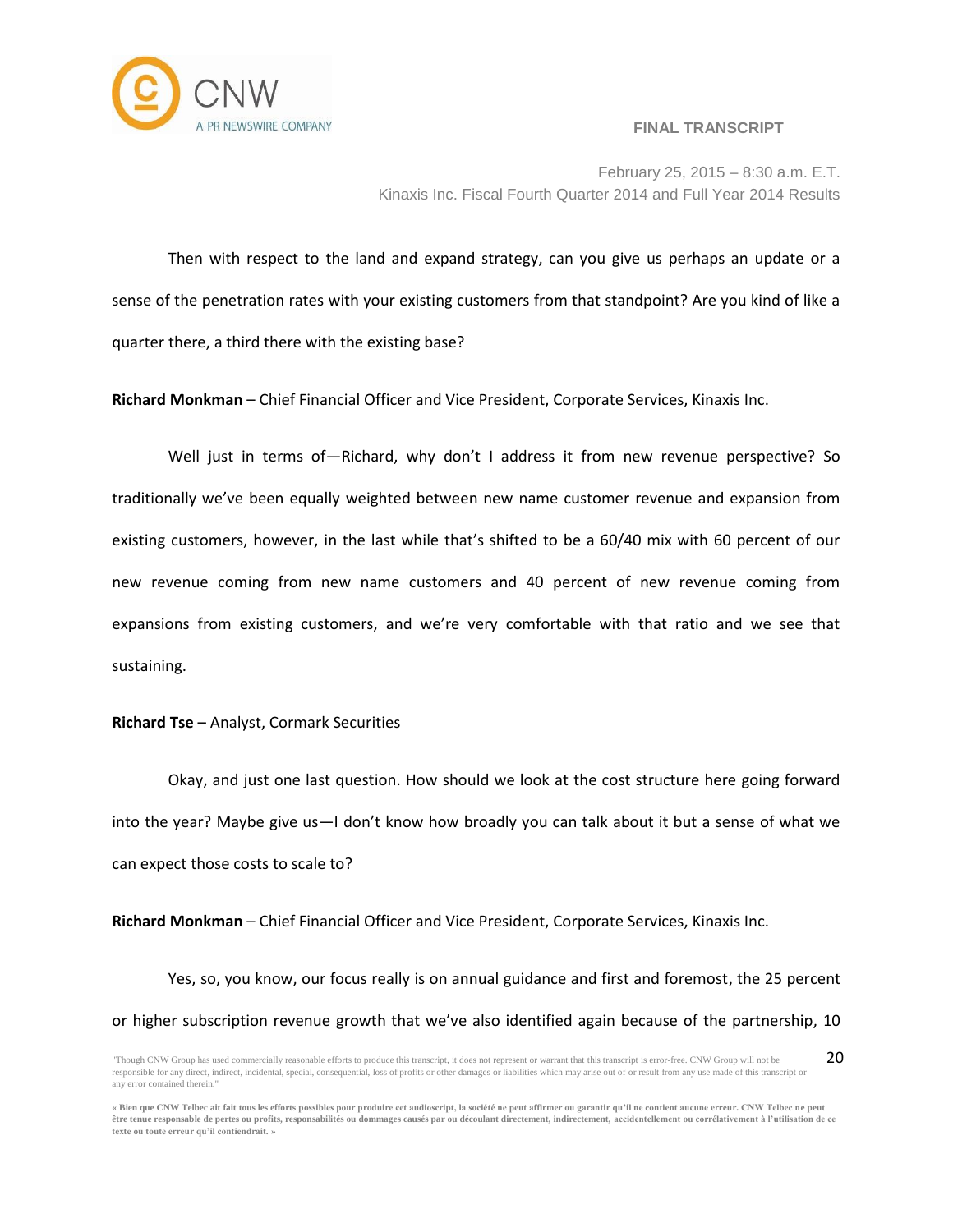

21

February 25, 2015 – 8:30 a.m. E.T. Kinaxis Inc. Fiscal Fourth Quarter 2014 and Full Year 2014 Results

percent to 15 percent of professional services revenue growth, we're comfortable holding to the historic level of 70 percent gross profit, and with—even with this increased level of investment in the partners and in the product, we see consistent EBITDA—just EBITDA performance above 20 percent.

Now again, you know, professional services revenue will vary by quarter depending upon the stage and timing of the engagement and also depending upon the timing of expenses—for instance the large customer conference is fully expensed in Q4—EBITDA will vary but on an annual basis 25 percent plus subscription revenue growth, greater than 20 percent EBITDA performance.

**Richard Tse** – Analyst, Cormark Securities

Great. Thank you.

## **Operator**

Your next question is from the line of Paul Treiber from RBC Capital Markets. Your line is open.

## **Paul Treiber** – Analyst, RBC Capital Markets

Thanks very much. I just wanted to go back to your outlook for greater than 20 percent EBITDA margins. It doesn't imply a high level of spending than your medium term target for 25 percent. Could you just speak to where the incremental spending in the near term is focused on, and then how do you

<sup>&</sup>quot;Though CNW Group has used commercially reasonable efforts to produce this transcript, it does not represent or warrant that this transcript is error-free. CNW Group will not be responsible for any direct, indirect, incidental, special, consequential, loss of profits or other damages or liabilities which may arise out of or result from any use made of this transcript or any error contained therein."

**<sup>«</sup> Bien que CNW Telbec ait fait tous les efforts possibles pour produire cet audioscript, la société ne peut affirmer ou garantir qu'il ne contient aucune erreur. CNW Telbec ne peut être tenue responsable de pertes ou profits, responsabilités ou dommages causés par ou découlant directement, indirectement, accidentellement ou corrélativement à l'utilisation de ce texte ou toute erreur qu'il contiendrait. »**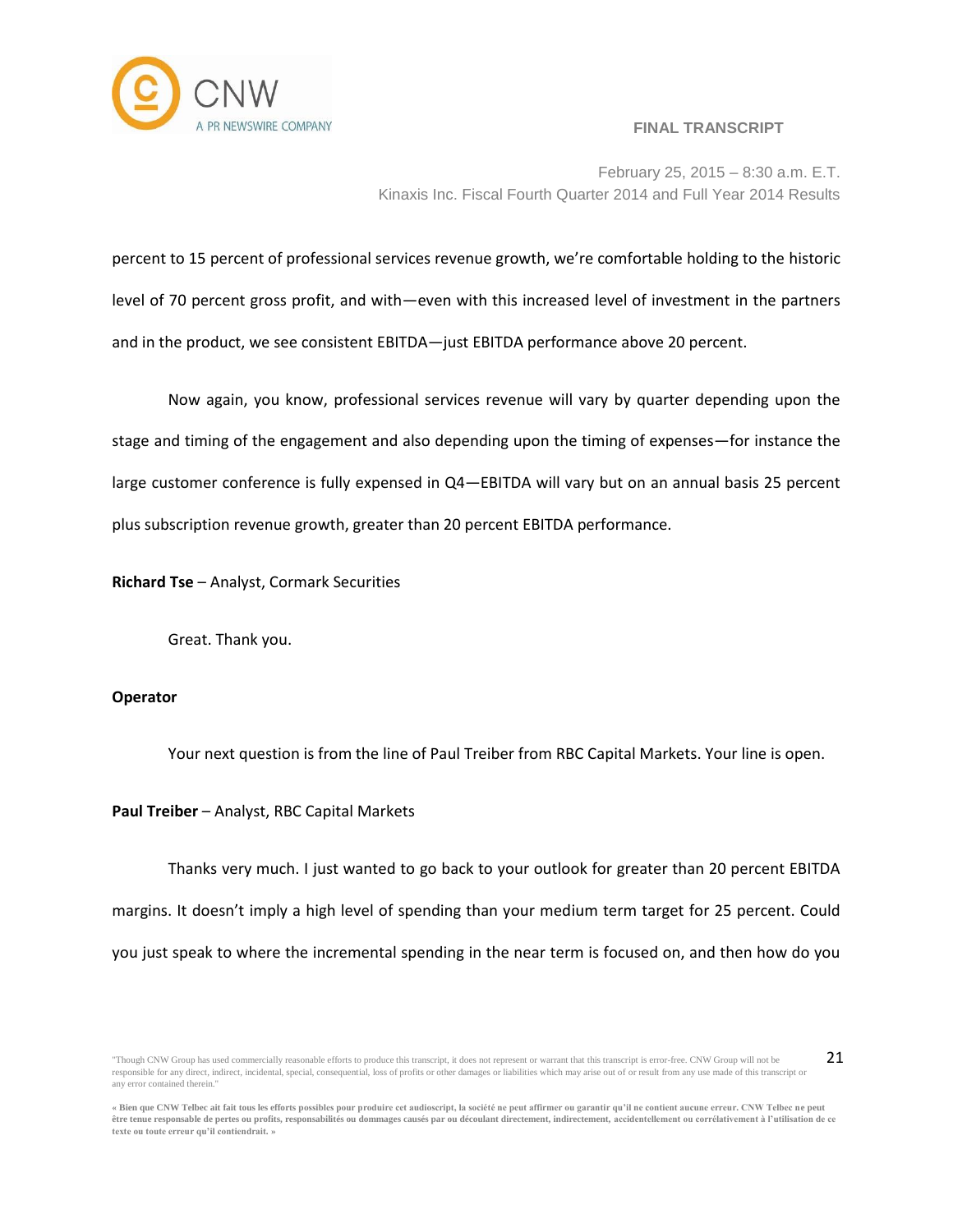

22

February 25, 2015 – 8:30 a.m. E.T. Kinaxis Inc. Fiscal Fourth Quarter 2014 and Full Year 2014 Results

think longer term at a more high level in terms of balancing or the trade-off between growth and margins?

**Douglas Colbeth** – President, Chief Executive Officer and Chairman of the Board, Kinaxis Inc.

Yes, I'll take that one, Paul. You know, I would call it partners, partners, partners. We're going to invest in partners and that shows up in multiple areas. Obviously there's a investment you make in sales. I mentioned enabling partners to add value on top of a product; that takes place in the R&D budget, and even in the customer support part of our business, you have to invest in order to support partners.

You know, we think for the long-term benefit of Kinaxis, it's worth it to invest in partners and that's a significant part of that decision, I guess, and we did give you a medium term I believe on the road show in the 25 percent range on the EBITDA. But to trade off 5 percent of that to invest in partners, you know, Kinaxis is still best-in-class in EBITDA for a SaaS company and we—from time to time, we see these investment opportunities that are extremely disciplined. We run a very, extremely disciplined business, but that's really where the investment is and why we're not guiding anyone to 25 percent EBITDA in the current year.

**Paul Treiber** – Analyst, RBC Capital Markets

<sup>&</sup>quot;Though CNW Group has used commercially reasonable efforts to produce this transcript, it does not represent or warrant that this transcript is error-free. CNW Group will not be responsible for any direct, indirect, incidental, special, consequential, loss of profits or other damages or liabilities which may arise out of or result from any use made of this transcript or any error contained therein."

**<sup>«</sup> Bien que CNW Telbec ait fait tous les efforts possibles pour produire cet audioscript, la société ne peut affirmer ou garantir qu'il ne contient aucune erreur. CNW Telbec ne peut être tenue responsable de pertes ou profits, responsabilités ou dommages causés par ou découlant directement, indirectement, accidentellement ou corrélativement à l'utilisation de ce texte ou toute erreur qu'il contiendrait. »**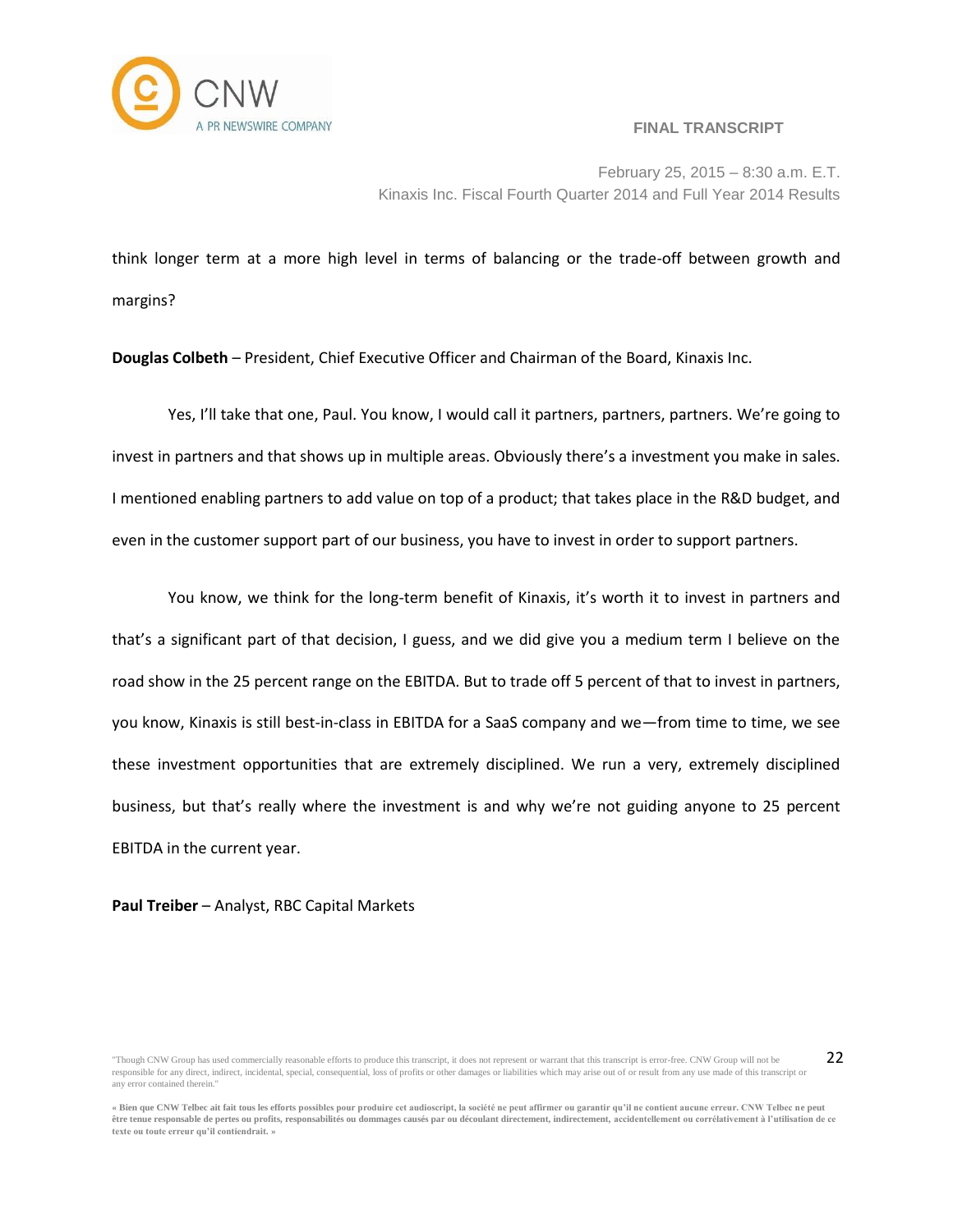

23

February 25, 2015 – 8:30 a.m. E.T. Kinaxis Inc. Fiscal Fourth Quarter 2014 and Full Year 2014 Results

Then thinking about the partners, in terms of the leverage that they may have on your growth in your model, I mean you've traditionally been—grown through direct sales. What's the magnitude or leverage that you think you can get out of partners over longer term?

**Douglas Colbeth** – President, Chief Executive Officer and Chairman of the Board, Kinaxis Inc.

Well, you know, we look at—you know, we're synergistic with the large SIs, in particular, as they deal with the largest companies in the world and we deal with the largest companies in the world, and I would not be surprised in a few years with a majority of our new bookings, and then subsequently the revenues, would be driven by partners.

We look at and we communicate with companies that have been extremely successful with partners. I'll mention a couple of names: ServiceNow, Workday, in particular. Those are two companies that we know; we have friends with those companies and we admire what they've done and I believe in order to take a company from a hundred million to a billion, which is what I spend my time thinking about, I believe you have to become part of these big, big companies; you need to become part of their channels and I would—I believe in order for us to get to a number like a billion rapidly, we'd have to have three or four of those people running very hard, incorporating our technology plus their own IP built on top of our product, and taking that into markets and application areas that we're not even in today.

<sup>&</sup>quot;Though CNW Group has used commercially reasonable efforts to produce this transcript, it does not represent or warrant that this transcript is error-free. CNW Group will not be responsible for any direct, indirect, incidental, special, consequential, loss of profits or other damages or liabilities which may arise out of or result from any use made of this transcript or any error contained therein."

**<sup>«</sup> Bien que CNW Telbec ait fait tous les efforts possibles pour produire cet audioscript, la société ne peut affirmer ou garantir qu'il ne contient aucune erreur. CNW Telbec ne peut être tenue responsable de pertes ou profits, responsabilités ou dommages causés par ou découlant directement, indirectement, accidentellement ou corrélativement à l'utilisation de ce texte ou toute erreur qu'il contiendrait. »**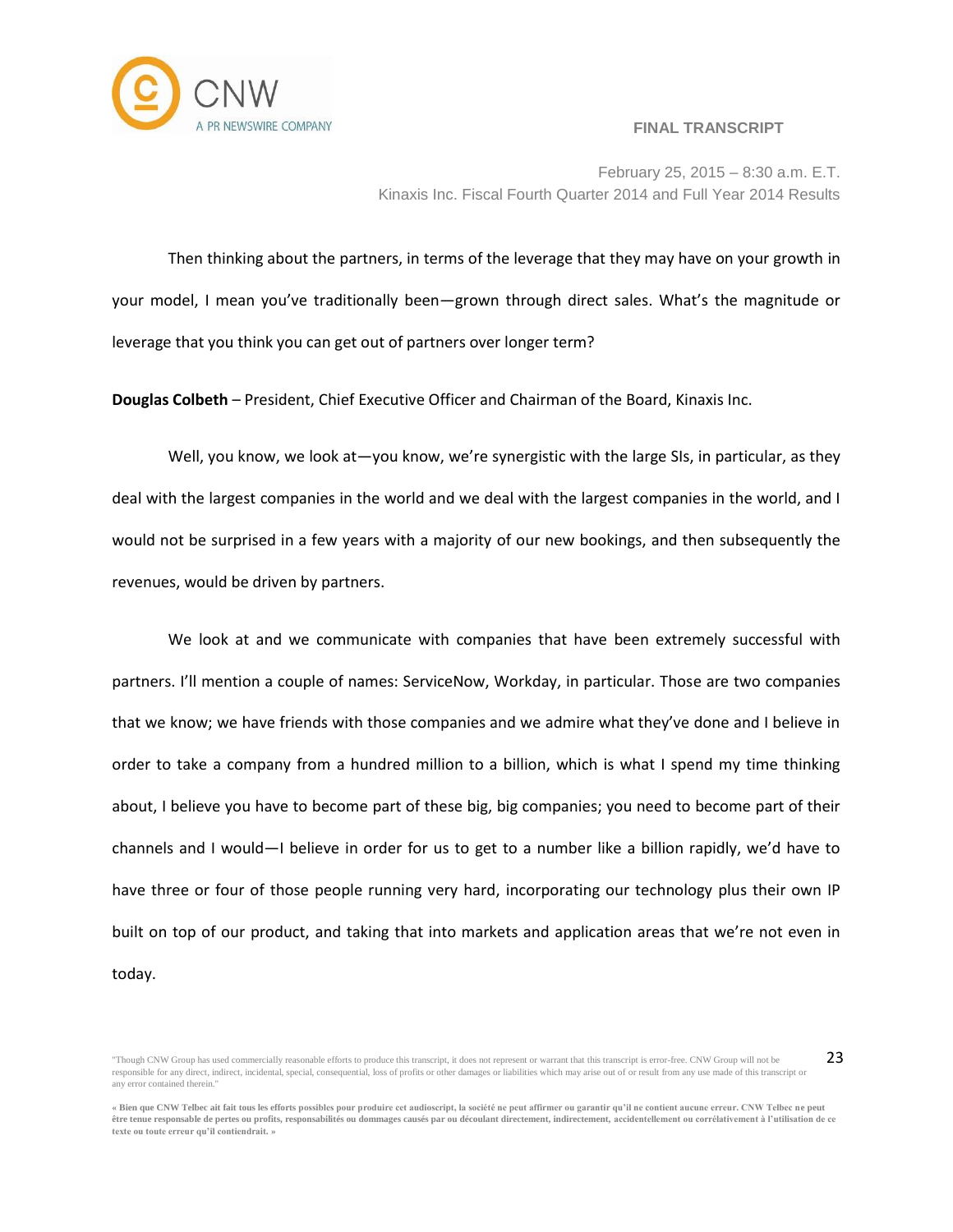

24

February 25, 2015 – 8:30 a.m. E.T. Kinaxis Inc. Fiscal Fourth Quarter 2014 and Full Year 2014 Results

So I think it can make a huge difference to Kinaxis due to the nature of our product and the nature of the markets that we serve.

## **Paul Treiber** – Analyst, RBC Capital Markets

Okay, and then just lastly, I just wanted to focus on the competitive landscape. SAP announced the next generation of their ERP product as for HANA, and then also E2open is being acquired. Do you see any change in the environment after those two announcements?

**Douglas Colbeth** – President, Chief Executive Officer and Chairman of the Board, Kinaxis Inc.

Well, we've known about HANA for a long time. HANA was a lot more of an issue for us before it got released, and once it was released in the supply chain space, we seldom hear about it anymore. They claim they're going to have another coming out party for their supply chain applications and they say they've scheduled that coming out party for 2017. Don't ask me to explain that strategy. I just don't understand.

But anyway, so we don't see HANA in the supply chain space. I believe from time to time we see them in the sales and operations planning space, so you know, we may see competition from HANA as we expand into application areas outside of traditional supply chain applications, but I have really nothing to report on that side.

<sup>&</sup>quot;Though CNW Group has used commercially reasonable efforts to produce this transcript, it does not represent or warrant that this transcript is error-free. CNW Group will not be responsible for any direct, indirect, incidental, special, consequential, loss of profits or other damages or liabilities which may arise out of or result from any use made of this transcript or any error contained therein."

**<sup>«</sup> Bien que CNW Telbec ait fait tous les efforts possibles pour produire cet audioscript, la société ne peut affirmer ou garantir qu'il ne contient aucune erreur. CNW Telbec ne peut être tenue responsable de pertes ou profits, responsabilités ou dommages causés par ou découlant directement, indirectement, accidentellement ou corrélativement à l'utilisation de ce texte ou toute erreur qu'il contiendrait. »**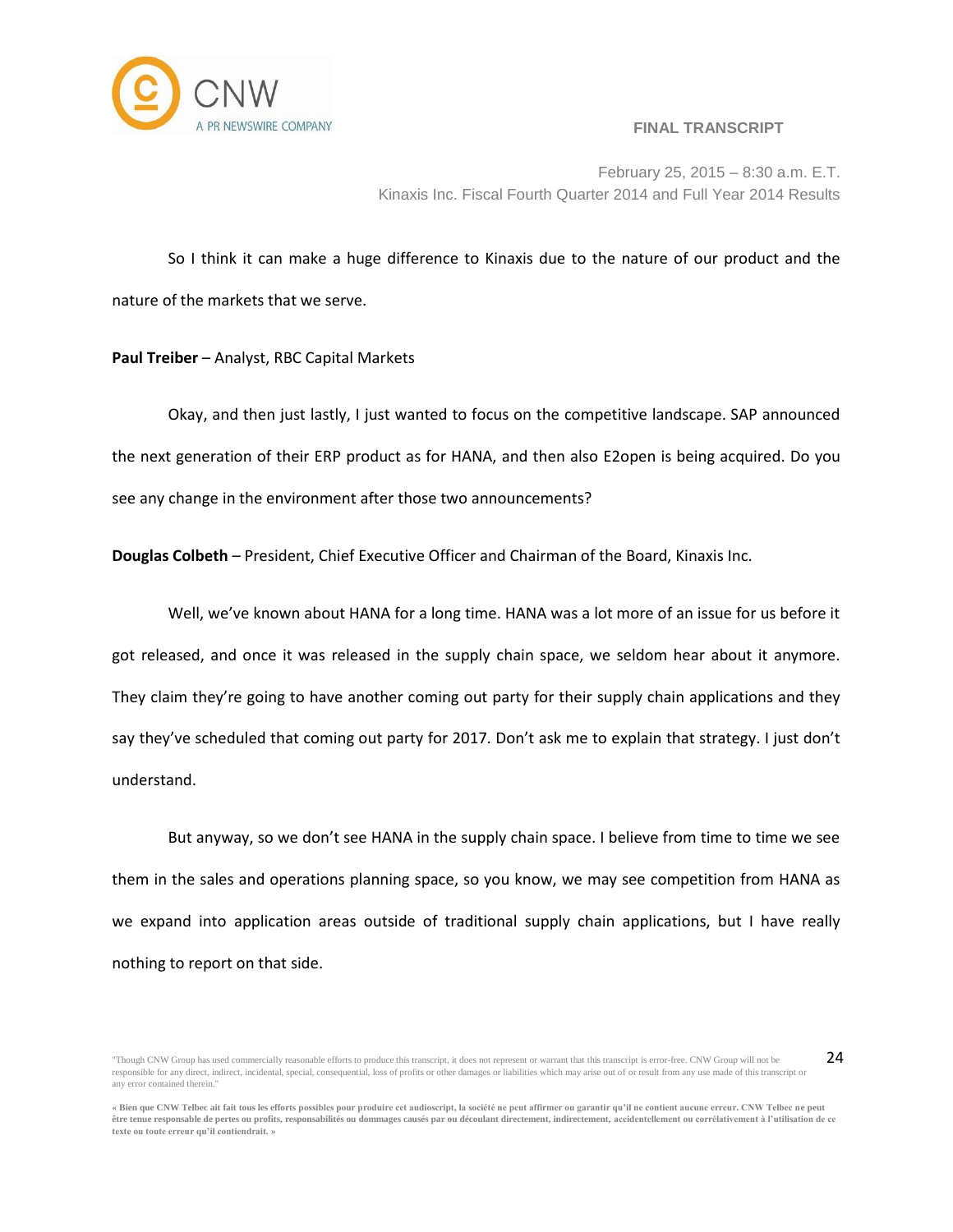

25

February 25, 2015 – 8:30 a.m. E.T. Kinaxis Inc. Fiscal Fourth Quarter 2014 and Full Year 2014 Results

As far as E2open, there's a group of companies in what I call the beta layer space. You know, we don't think it's a good space. From an M&A standpoint, we obviously haven't done anything there. You know, our value has surpassed their value. I don't mean just on the stock market; I mean for the customer base and that's very important to us.

Where we might see competition is I told you we're going—you're going to see us expand like we did with S&OP. You're going to see other applications come out that you won't necessarily consider supply chain, although they leverage supply chain analytics or they are applications that should be tied to someone's supply chain. We may encounter some competition there from start-up companies that may be building planning application in the areas of finance as we expand our business. So, you know, we could certainly run into competition as we expand our product portfolio.

## **Paul Treiber** – Analyst, RBC Capital Markets

Thank you. Good to understand. I'll pass the line.

## **Operator**

The next question is from the line of Kris Thompson from National Bank. Your line is open.

## **Kris Thompson** – Analyst, National Bank

## Great, thanks. Doug, did I hear you correctly? You said you closed 15 new customers in 2014?

<sup>&</sup>quot;Though CNW Group has used commercially reasonable efforts to produce this transcript, it does not represent or warrant that this transcript is error-free. CNW Group will not be responsible for any direct, indirect, incidental, special, consequential, loss of profits or other damages or liabilities which may arise out of or result from any use made of this transcript or any error contained therein."

**<sup>«</sup> Bien que CNW Telbec ait fait tous les efforts possibles pour produire cet audioscript, la société ne peut affirmer ou garantir qu'il ne contient aucune erreur. CNW Telbec ne peut être tenue responsable de pertes ou profits, responsabilités ou dommages causés par ou découlant directement, indirectement, accidentellement ou corrélativement à l'utilisation de ce texte ou toute erreur qu'il contiendrait. »**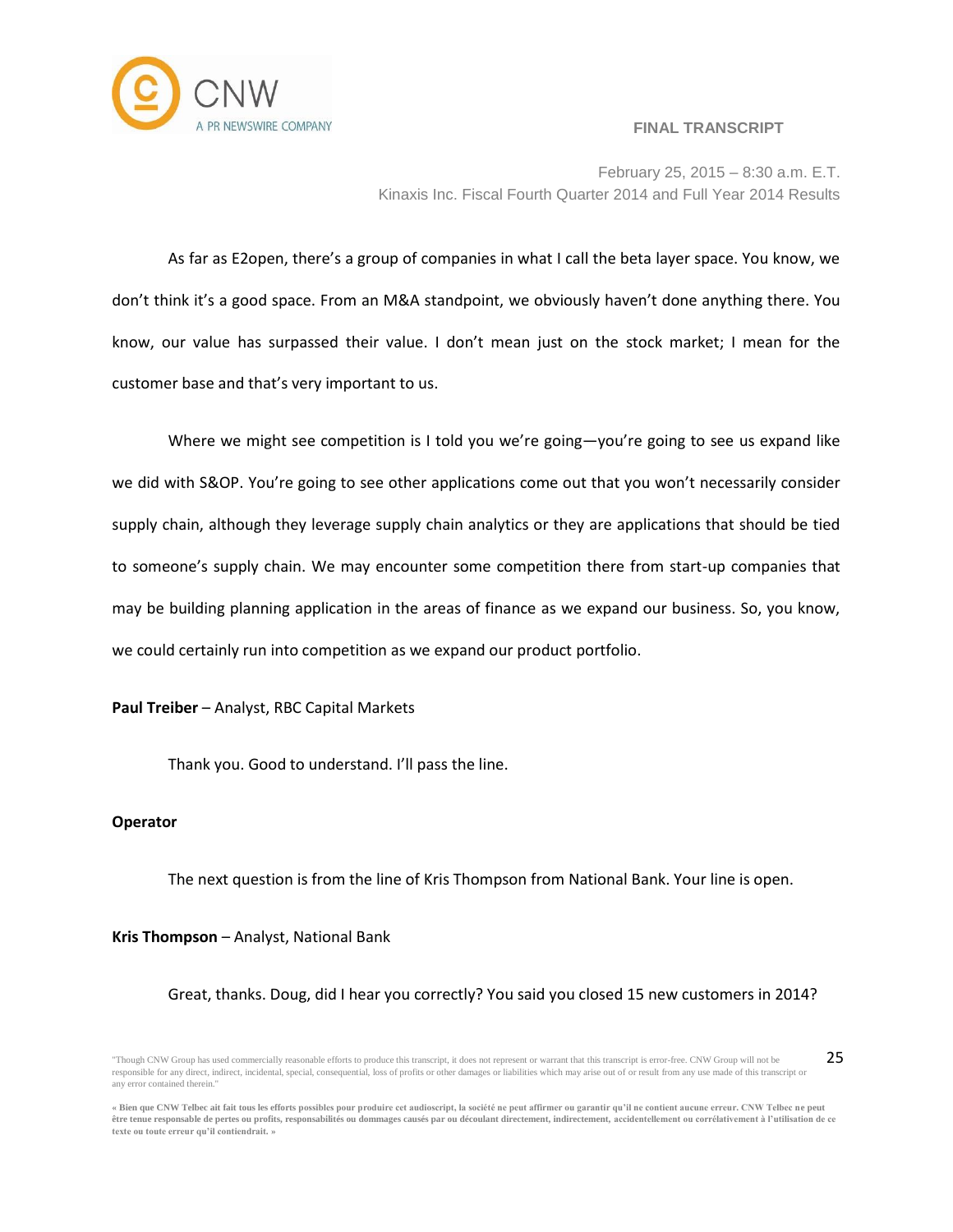

26

February 25, 2015 – 8:30 a.m. E.T. Kinaxis Inc. Fiscal Fourth Quarter 2014 and Full Year 2014 Results

## **Douglas Colbeth** – President, Chief Executive Officer and Chairman of the Board, Kinaxis Inc.

Yes.

#### **Kris Thompson** – Analyst, National Bank

That's, I think, significantly higher than your kind of historical run rate. Can you give us an idea of your target for 2015, and maybe just touch a little bit on your salesforce structure, what you've changed, the number of quota-carrying sales guys and maybe the geographies that you're focused on?

**Douglas Colbeth** – President, Chief Executive Officer and Chairman of the Board, Kinaxis Inc.

Yes, all of the incremental sales investment has been in the area of partners; it's not been in direct sales. So when we look to, say, new geographies, we plan to leverage partners that are extremely large in those new geographies. So our partner sales group, which is part of our field operations—our partner sales team, we're expanding to manage relationships with those partners, and you'll even see over time that we'll have multiple people working with a single large partner. So that's where the incremental investment is on the sales side.

As far as guidance to—we don't provide specific annual guidance but I would be comfortable to say that we would expect, you know, at least 12 to 15 new customers, and as you know, we do all sorts of things to make these larger types of contracts, and we believe that the channel will start to contribute

<sup>&</sup>quot;Though CNW Group has used commercially reasonable efforts to produce this transcript, it does not represent or warrant that this transcript is error-free. CNW Group will not be responsible for any direct, indirect, incidental, special, consequential, loss of profits or other damages or liabilities which may arise out of or result from any use made of this transcript or any error contained therein."

**<sup>«</sup> Bien que CNW Telbec ait fait tous les efforts possibles pour produire cet audioscript, la société ne peut affirmer ou garantir qu'il ne contient aucune erreur. CNW Telbec ne peut être tenue responsable de pertes ou profits, responsabilités ou dommages causés par ou découlant directement, indirectement, accidentellement ou corrélativement à l'utilisation de ce texte ou toute erreur qu'il contiendrait. »**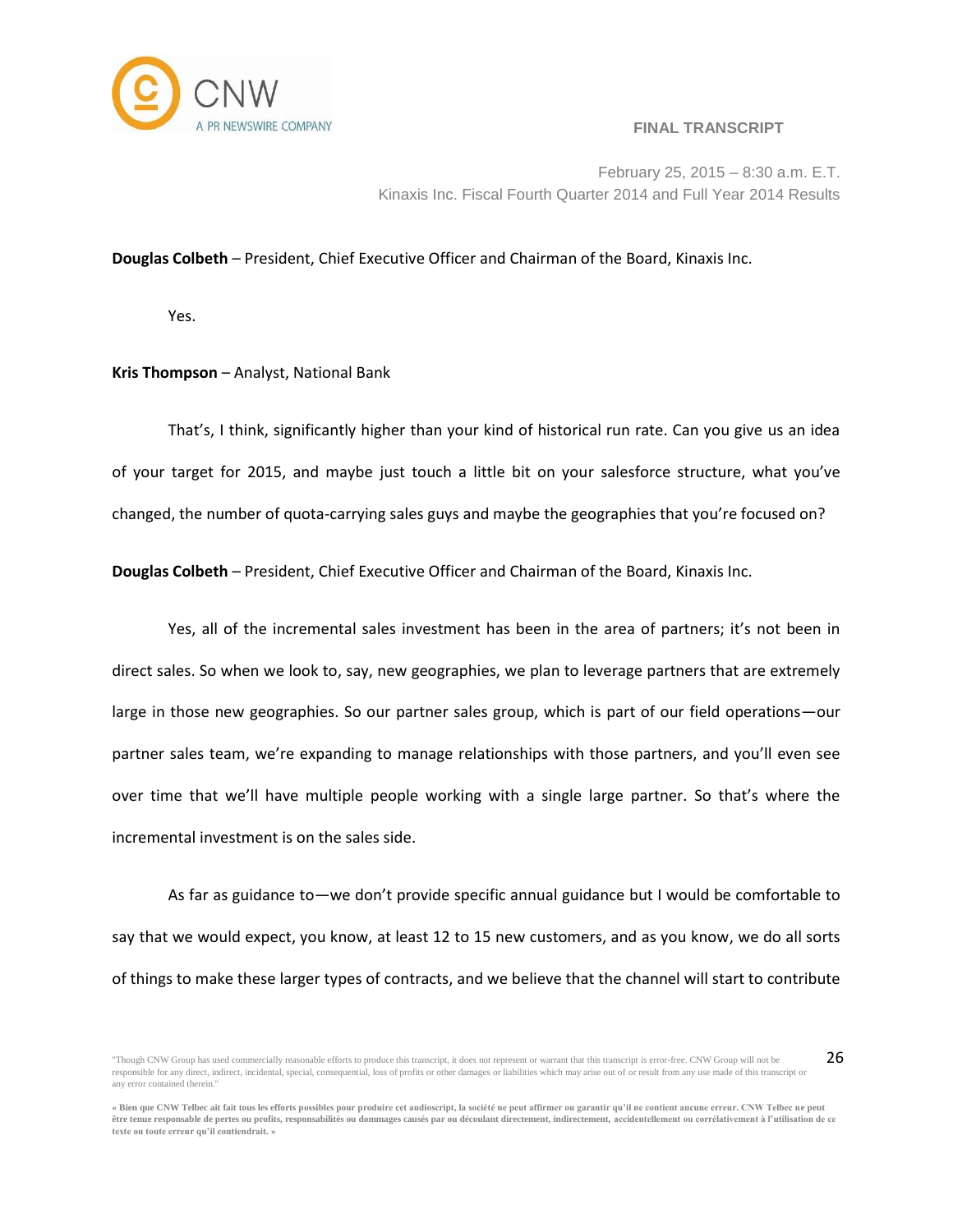

27

February 25, 2015 – 8:30 a.m. E.T. Kinaxis Inc. Fiscal Fourth Quarter 2014 and Full Year 2014 Results

to the number of new customers as well. But at this point in time, at the end of February, I wouldn't want to give you a range greater than 12 to 15.

**Kris Thompson** – Analyst, National Bank

No, that's fair. So your quota-carrying, like the direct salesforce count, is that still like around nine guys, or?

**Douglas Colbeth** – President, Chief Executive Officer and Chairman of the Board, Kinaxis Inc.

Yes, it's 10.

**Kris Thompson** – Analyst, National Bank

Okay, so you're happy there.

**Douglas Colbeth** – President, Chief Executive Officer and Chairman of the Board, Kinaxis Inc.

Very happy there. They have the capacity—they have capacity to do more business and I will tell you this: that capacity, they also often collaborate with the new partner relationships that we're developing. So, it's partners, partners, partners is the investment, and it's elephants, elephants, elephants.

## **Kris Thompson** – Analyst, National Bank

<sup>&</sup>quot;Though CNW Group has used commercially reasonable efforts to produce this transcript, it does not represent or warrant that this transcript is error-free. CNW Group will not be responsible for any direct, indirect, incidental, special, consequential, loss of profits or other damages or liabilities which may arise out of or result from any use made of this transcript or any error contained therein."

**<sup>«</sup> Bien que CNW Telbec ait fait tous les efforts possibles pour produire cet audioscript, la société ne peut affirmer ou garantir qu'il ne contient aucune erreur. CNW Telbec ne peut être tenue responsable de pertes ou profits, responsabilités ou dommages causés par ou découlant directement, indirectement, accidentellement ou corrélativement à l'utilisation de ce texte ou toute erreur qu'il contiendrait. »**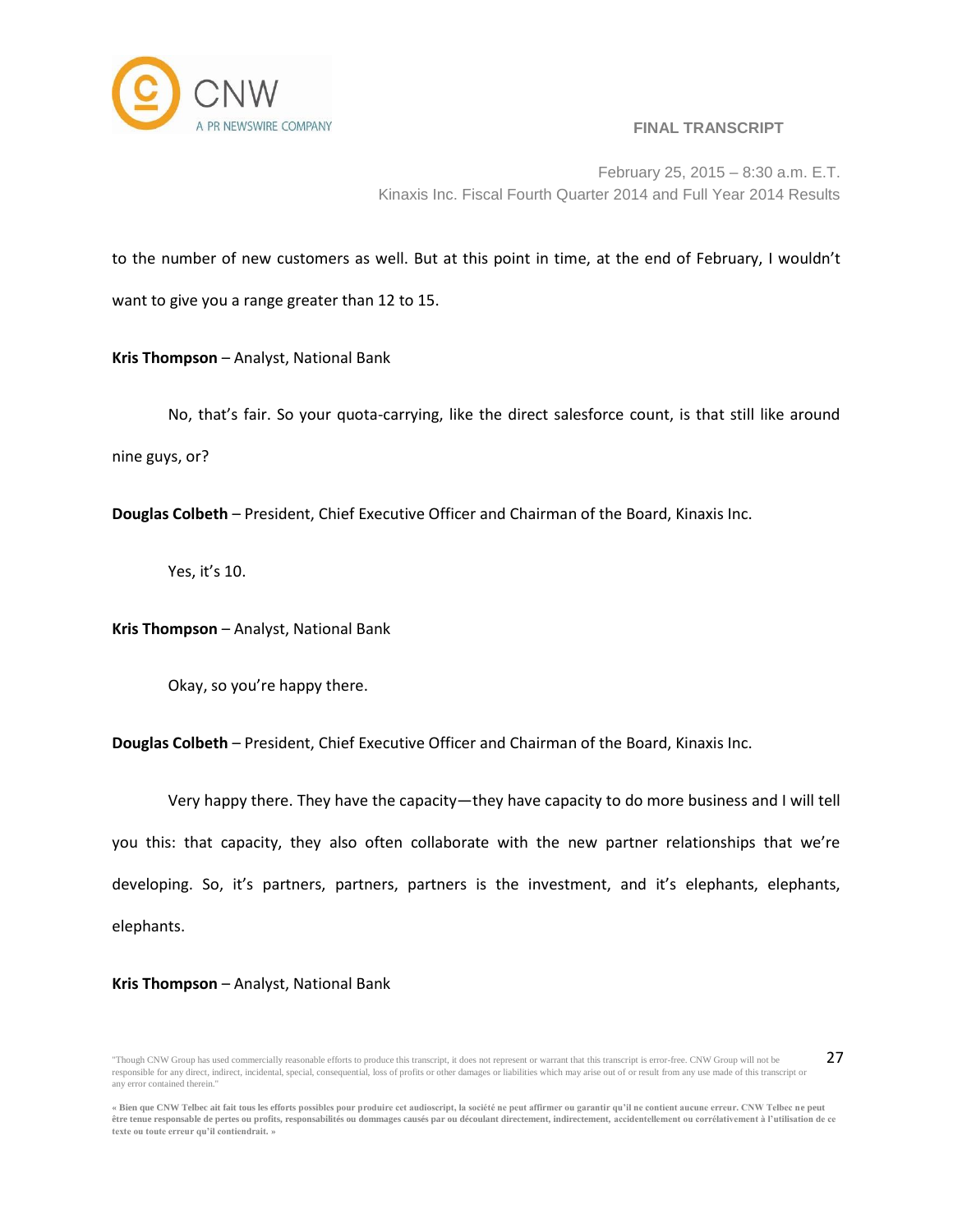

28

February 25, 2015 – 8:30 a.m. E.T. Kinaxis Inc. Fiscal Fourth Quarter 2014 and Full Year 2014 Results

Okay, great. Just to get back to the elephant, the megadeal announced, for Richard, that \$20 million initial term; is that one year?

**Richard Monkman** – Chief Financial Officer and Vice President, Corporate Services, Kinaxis Inc.

No, it's a five-year agreement so it's a five-year—so while our agreements typically have annual prepayment, in this instance the customer elected to pay all five years as a single payment, so it's a fiveyear subscription agreement and fully prepaid.

# **Kris Thompson** – Analyst, National Bank

Okay, got it. That's very helpful. While I have you, Richard, let's just talk a little bit about the EPS and the FX translation. So you reported \$0.06 adjusted, that FX translation, you know, takes about \$0.02 off of your earnings. Is there any income tax impact from that translation?

**Richard Monkman** – Chief Financial Officer and Vice President, Corporate Services, Kinaxis Inc.

The—yes, well the actual FX itself was related to certain tax attributes but they were the \$4 million Part 6.1 tax that was prepaid so that's monetized as well as then we have a receivable from our last refundable SR&ED claim, and as our—as those are denominated in Canadian dollars, with the change in the currency there was the FX hit. But it will not have (inaudible).

## **Operator**

<sup>&</sup>quot;Though CNW Group has used commercially reasonable efforts to produce this transcript, it does not represent or warrant that this transcript is error-free. CNW Group will not be responsible for any direct, indirect, incidental, special, consequential, loss of profits or other damages or liabilities which may arise out of or result from any use made of this transcript or any error contained therein."

**<sup>«</sup> Bien que CNW Telbec ait fait tous les efforts possibles pour produire cet audioscript, la société ne peut affirmer ou garantir qu'il ne contient aucune erreur. CNW Telbec ne peut être tenue responsable de pertes ou profits, responsabilités ou dommages causés par ou découlant directement, indirectement, accidentellement ou corrélativement à l'utilisation de ce texte ou toute erreur qu'il contiendrait. »**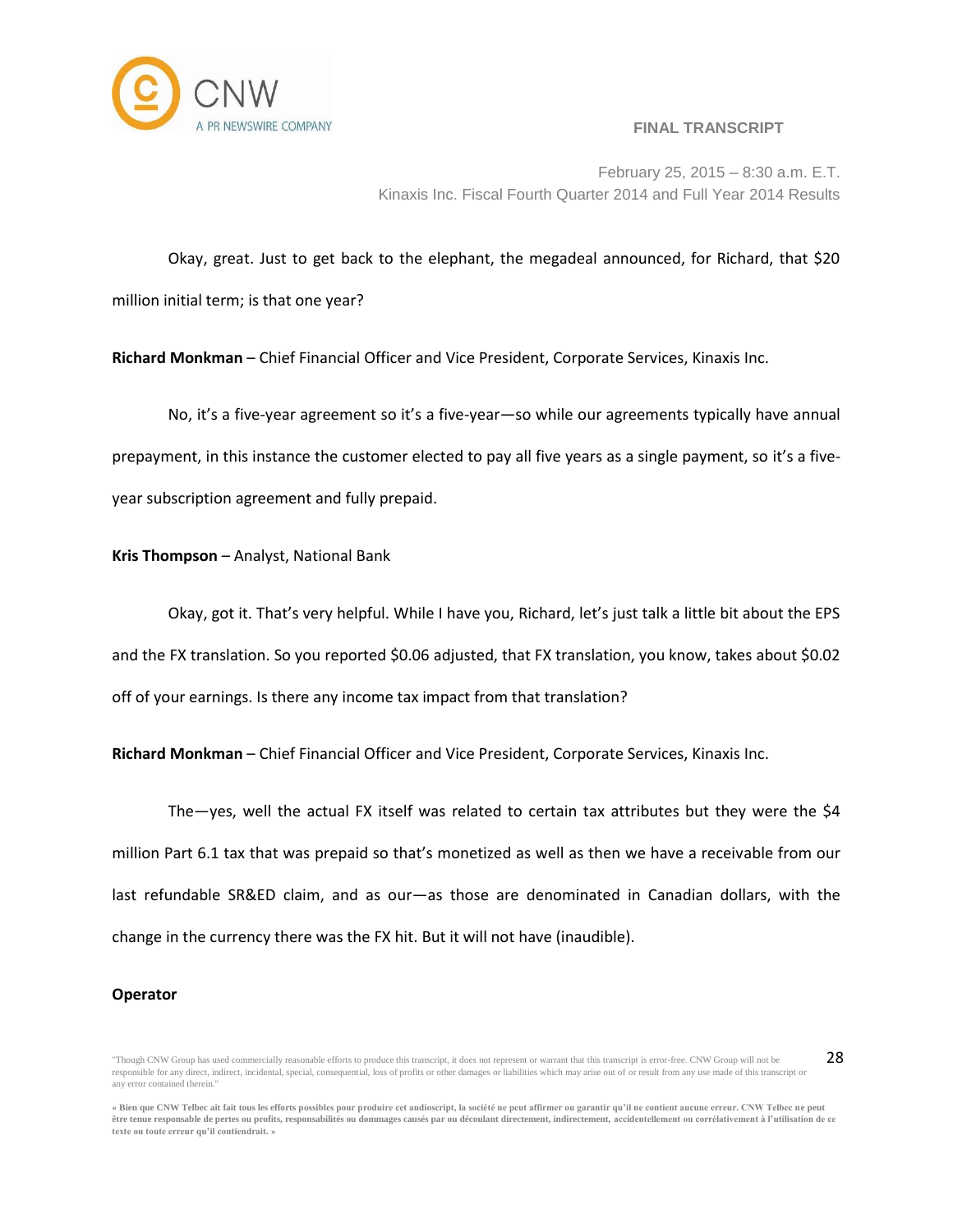

29

February 25, 2015 – 8:30 a.m. E.T. Kinaxis Inc. Fiscal Fourth Quarter 2014 and Full Year 2014 Results

Again, I'd like to remind everyone, in order to ask a question, press star, then the number one, on your telephone keypad.

Your next question is from the line of Nick Agostino from Laurentian Bank Securities. Your line is open.

**Anthony Catino** – Analyst, Laurentian Bank Securities

Hi. Anthony Catino here on behalf of Nick. I just had a question concerning some of your new pipeline opportunities and was wondering how much of your new business is coming from the more established verticals compared to some of your newer ones.

**Douglas Colbeth** – President, Chief Executive Officer and Chairman of the Board, Kinaxis Inc.

Yes, Nick (phon), you know it's—it's an interesting question. I like to characterize it this way. We mentioned that life sciences has gone from basically a zero base level four or five years ago and it's now becoming a very active vertical for us. High-tech electronics from a booking standpoint is right there with life sciences. As you know, we started off the automotive with Ford Motor last year; that trails those two verticals. We did sign our first major CPG customer and our business model is to collaborate with that customer with an eye towards being able to take those solutions to other customers in that vertical and no new transactions in that vertical to report, you know, as of today. But the mix has not changed dramatically. Those have been the key verticals, and then of course aerospace is another

<sup>&</sup>quot;Though CNW Group has used commercially reasonable efforts to produce this transcript, it does not represent or warrant that this transcript is error-free. CNW Group will not be responsible for any direct, indirect, incidental, special, consequential, loss of profits or other damages or liabilities which may arise out of or result from any use made of this transcript or any error contained therein."

**<sup>«</sup> Bien que CNW Telbec ait fait tous les efforts possibles pour produire cet audioscript, la société ne peut affirmer ou garantir qu'il ne contient aucune erreur. CNW Telbec ne peut être tenue responsable de pertes ou profits, responsabilités ou dommages causés par ou découlant directement, indirectement, accidentellement ou corrélativement à l'utilisation de ce texte ou toute erreur qu'il contiendrait. »**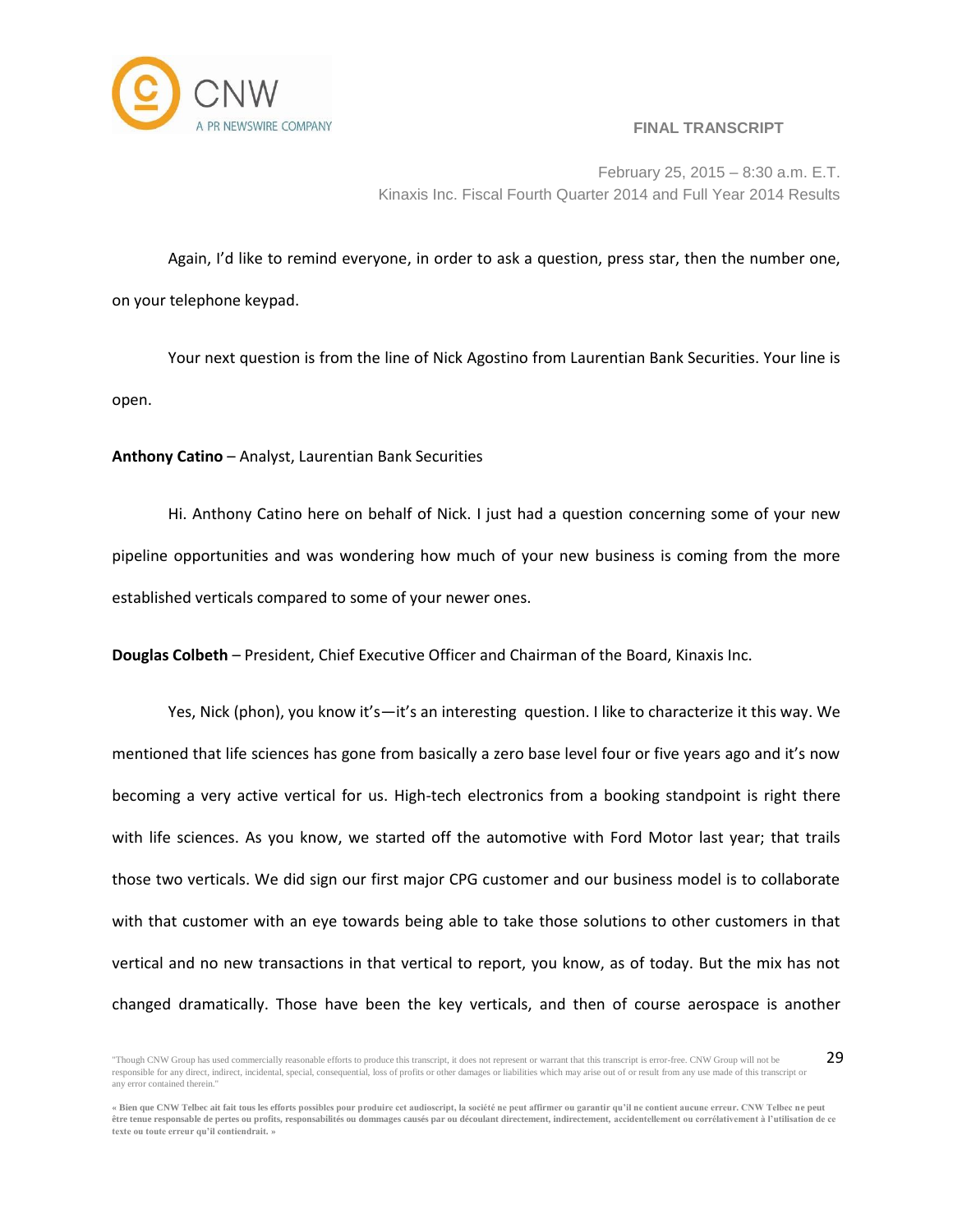

February 25, 2015 – 8:30 a.m. E.T. Kinaxis Inc. Fiscal Fourth Quarter 2014 and Full Year 2014 Results

vertical that we've been in for quite a while. It was the second vertical that we went into after high-tech electronics and that's more in what I call—aerospace is more in a steady state.

I will tell you—I'll reiterate to everybody, our bookings are extremely lumpy when you look at them at a quarterly basis and over a period of four quarters it really is a great way to measure Kinaxis. So it's really hard for me to allocate for you, you know, specific percentages to each vertical.

## **Anthony Catino** – Analyst, Laurentian Bank Securities

Okay, thank you. That was helpful. I guess just to follow up on that, are you prospecting any other verticals or are you getting any inbound interest from any new ones?

**Douglas Colbeth** – President, Chief Executive Officer and Chairman of the Board, Kinaxis Inc.

Yes. I have nothing to report but we will as soon as we have success in any of those verticals that we're looking at, you know, we'll report it. But, yes, we are interested in other verticals and we're investing to deliver what I call application value to those verticals.

**Anthony Catino** – Analyst, Laurentian Bank Securities

Okay, thank you. That was very helpful.

## **Operator**

<sup>&</sup>quot;Though CNW Group has used commercially reasonable efforts to produce this transcript, it does not represent or warrant that this transcript is error-free. CNW Group will not be responsible for any direct, indirect, incidental, special, consequential, loss of profits or other damages or liabilities which may arise out of or result from any use made of this transcript or any error contained therein."

**<sup>«</sup> Bien que CNW Telbec ait fait tous les efforts possibles pour produire cet audioscript, la société ne peut affirmer ou garantir qu'il ne contient aucune erreur. CNW Telbec ne peut être tenue responsable de pertes ou profits, responsabilités ou dommages causés par ou découlant directement, indirectement, accidentellement ou corrélativement à l'utilisation de ce texte ou toute erreur qu'il contiendrait. »**